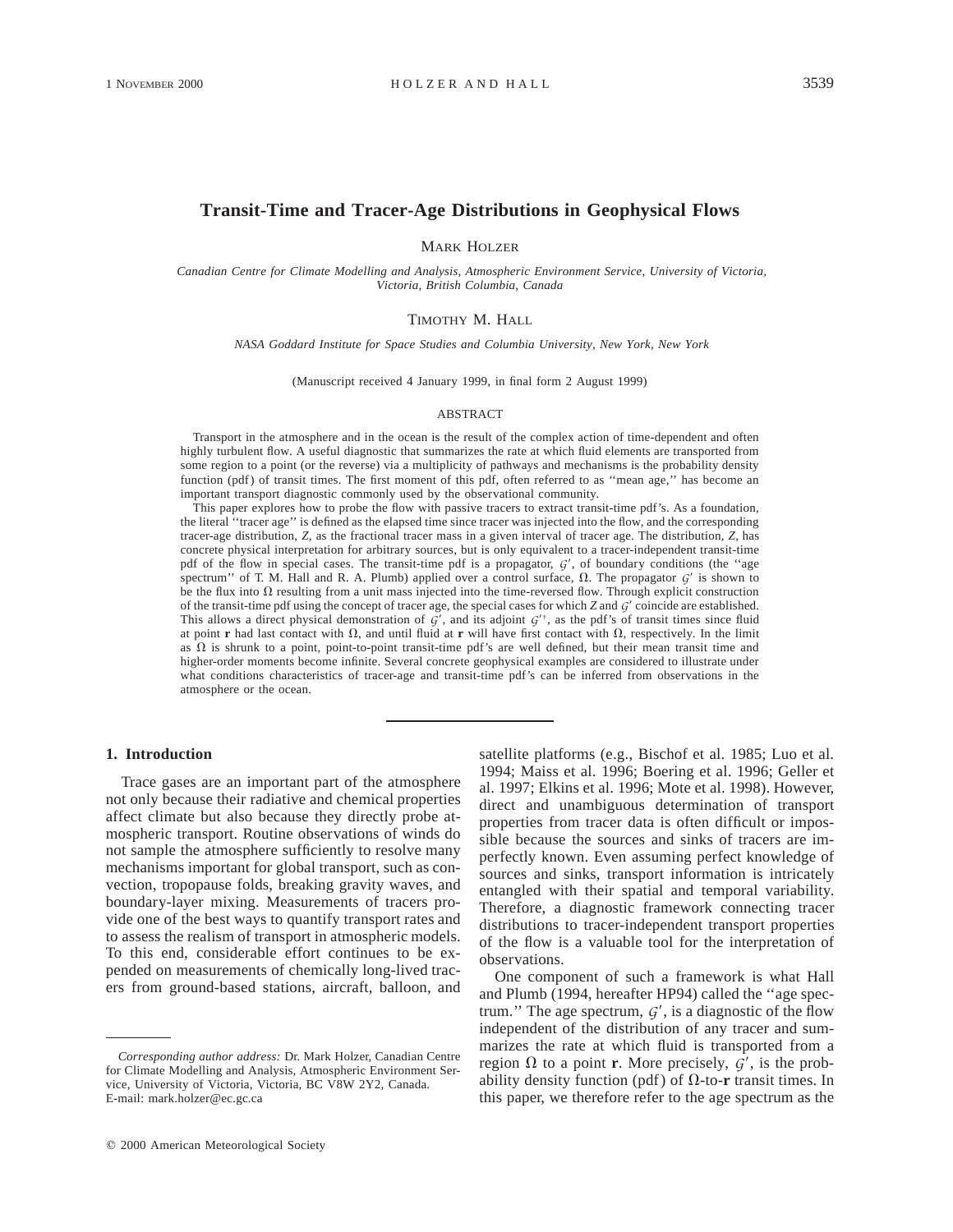transit-time pdf and reserve ''tracer-age distribution'' for a distinct quantity defined below. The pdf  $G'$  is typically broadly distributed, reflecting the multiplicity of  $\Omega$ -to-**r** pathways available to the fluid. Transit-time pdf's have been discussed and applied to stratospheric transport analysis by Kida (1983) and by HP94. HP94 defined the age spectrum as the distribution of times since the fluid elements constituting a given stratospheric air parcel had last contact with the troposphere. The mean transit time,  $\Gamma$ , at a point in the stratosphere (''mean age'' in the language of HP94) is the average time since the air there was last in the troposphere. The transit-time pdf has proved to be a useful conceptual tool for interpreting tracer observations in the stratosphere. Although  $G'$  itself is not directly observable,  $\Gamma$ can be inferred from measurements of appropriate tracers (e.g., Elkins et al. 1996; Boering et al. 1996), and measurements of combinations of tracers can be used to constrain the shape of  $G'$  in the lower stratosphere (Andrews et al. 1999).

HP94 formulated the transit-time pdf in terms of boundary conditions on mixing ratio by analyzing the stratospheric response to a short-lived impulse in mixing ratio imposed near the earth's surface. This is a natural approach for the stratosphere, into which most air and tracer enters through the tropical tropopause regardless of its history or source–sink distribution in the troposphere. In many situations, however, it is more physical to consider tracer distributions as arising from specified sources and sinks rather than from imposed mixing ratios at the surface. For example, the distribution of  $CO<sub>2</sub>$ in the troposphere, including near the surface, is usually considered to be determined by the combination of atmospheric transport and surface sources and sinks, rather than transport and imposed surface mixing ratio.

In this paper we establish a novel conceptual and analytical framework that connects the transit-time pdf with a closely related, but generally distinct, distribution of tracer age. The tracer-age distribution, *Z,* keeps track of the time for which tracer particles have been in the flow, and is defined here as the fraction of current tracer mass binned according to the time (i.e., age) it has been in the flow. As we shall show, consideration of explicit sources and sinks rather than mixing ratio boundary conditions leads naturally to the tracer-age distribution, *Z,* and mean tracer age, *A,* which are complimentary to  $G'$  and  $\Gamma$ . Expressing *Z* and  $G'$  in terms of Green functions, we capitalize on powerful analytic relationships and derive the special circumstances under which *Z* and *G*<sup> $\prime$ </sup> coincide, thereby confirming HP94's interpretation of *G*9 as the pdf of times since an air parcel *last* had contact with a specified region,  $\Omega$ . Our approach, however, is general and also includes the pdf of times for an air parcel to have *first* contact with  $\Omega$ . We illustrate these concepts with examples from both simple analytic models and from numerical atmospheric transport models, and we demonstrate how characteristics of  $G'$  and *Z* can be inferred from real tracers. We also explore the dependence of the transit-time pdf on the size of  $\Omega$  and find the general result for advecting-diffusing systems that mean transit times become infinite as  $\Omega$  is shrunk to a point.

While the atmosphere provides the context and language for this paper, the development has more general applicability. Embedding the transit-time pdf in the general framework of Green functions provides a guide for synthesizing measurements of tracer into a coherent, physical picture of transport, without regard to the particular geophysical setting. Oceanographers commonly describe oceanic tracer transport in terms of ''age,'' generally construed as the mean time since a water parcel last had contact with the ocean surface (e.g., Jenkins 1987; England 1995), and Beining and Roether (1996) discuss age distributions for ocean parcels, a concept related to the pdf's developed here. Following examples for the atmosphere, we briefly discuss application of our approach to the ocean. Advecting-diffusing systems are in fact so common in nature that the applicability of these concepts extends to nongeophysical fields, such as migrating biological populations (e.g., Zabel and Anderson 1997), though we will address only geophysical issues here.

### **2. Green functions and boundary propagator**

We now introduce Green functions for passive tracer transport and develop their connection to a propagator of boundary conditions (BCs) on mixing ratio, which has the interpretation of a transit-time pdf. Details of the general solution for mixing ratio in terms of Green functions are provided in appendix A. The development in this section is general, but throughout we provide illustrations from simple analytical models whose details are provided in appendixes B and C. In section 5 examples from more realistic general circulation models (GCMs) are given. Additional examples of Green functions in a GCM context may by found in Holzer (1999).

### *a. Green functions*

The Green function is a natural analytical tool for the study of transport because the continuity equation for a passive tracer is linear in the mass mixing ratio,  $\chi$ . We write the tracer continuity equation as

$$
(\partial_t + T)\chi = S,\tag{1}
$$

where the linear transport operator *T* represents advection and diffusion (and, in a model context, parameterized subgrid-scale processes such as convection), and *S* represents a specified source of tracer. Although formally it does not matter whether the diffusive part of *T* represents molecular diffusion or turbulent diffusion, for physical interpretations of our results we will assume throughout that any diffusion in  $\tau$  models the mixing due to small-scale turbulent advection and that molecular diffusion is negligible. The linearity of (1) allows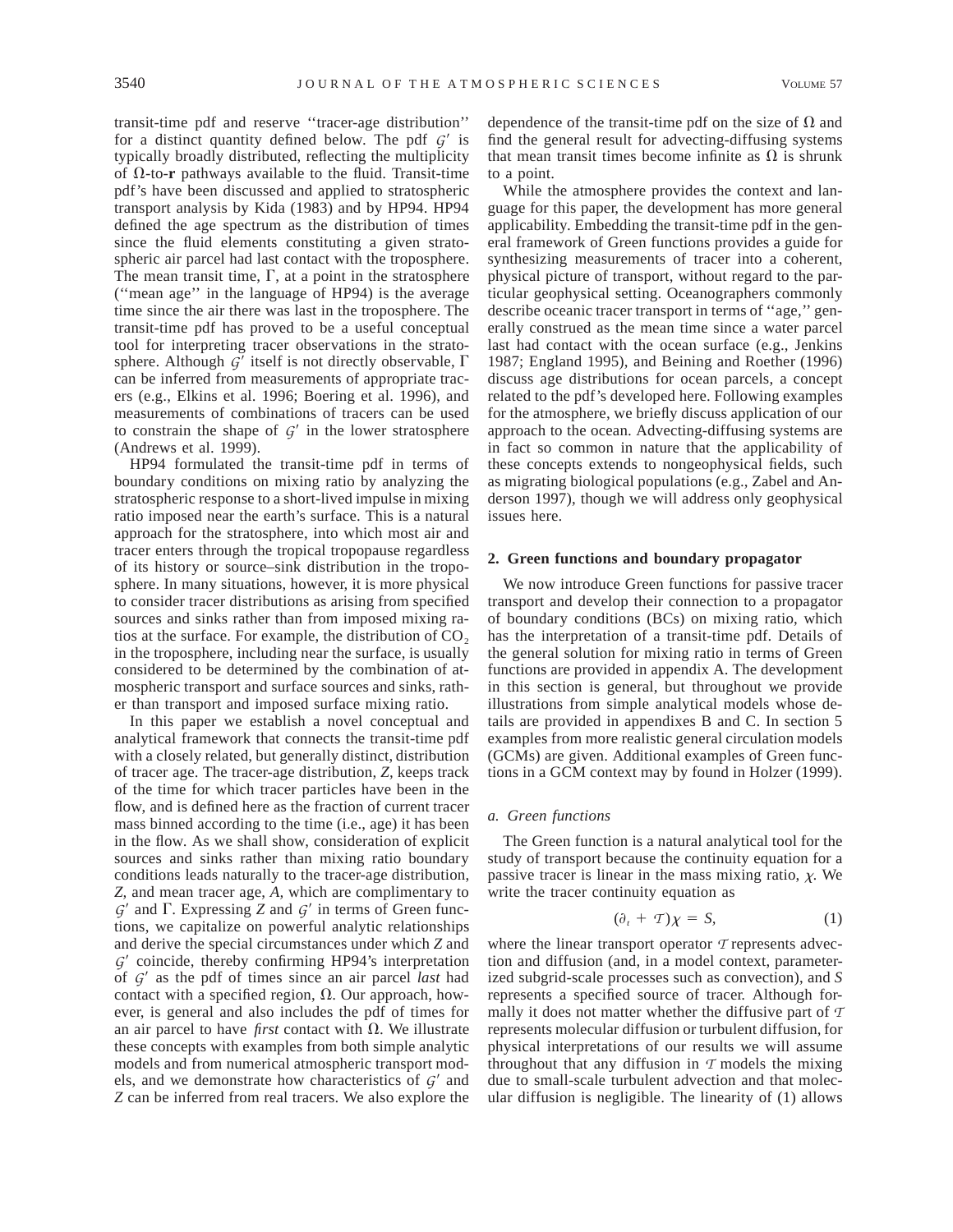$$
(\partial_t + T)G(\mathbf{r}, t | \mathbf{r}', t') = \rho^{-1}\delta(t - t')\delta^3(\mathbf{r} - \mathbf{r}'), (2)
$$

where  $\rho$  is the density of the fluid. Thus, *G* has dimensions of inverse mass and corresponds to tracer injected at the point  $(\mathbf{r}', t')$  normalized by the mass injected. Because there cannot be any tracer in the fluid before it has been injected, *G* is said to satisfy the causality condition that  $G = 0$  for  $t' > t$ . The solutions of (1) and (2) depend on a consistent set of BCs.

The solution of linear differential equations subject to arbitrary BCs and interior sources is derived in terms of the corresponding Green functions in great generality by Morse and Feshbach (1953, hereafter MF53), while Butkov (1968, chapter 12) provides a discussion more oriented toward simple examples. For the convenience of the reader, the general solution to  $(1)$  for general  $\mathcal{T}$ , and for the special case of generic advective-diffusive transport, is also presented in appendix A. We consider here only the familiar case of generic advection-diffusion, namely,

$$
\mathcal{T}(\chi) = \mathbf{v} \cdot \nabla \chi - \rho^{-1} \nabla \cdot (\rho \kappa \nabla \chi), \tag{3}
$$

with advecting velocity,  $\mathbf{v}(\mathbf{r}, t)$ , and isotropic (eddy-) diffusivity,  $\kappa(\mathbf{r}, t)$ . (Generalization to anisotropic diffusivity is straightforward, but not considered explicitly here.) Denoting the Green function satisfying generic BCs by  $G<sub>x</sub>$ , the general solution of (1) with (3) is (see appendix A)

$$
\chi(\mathbf{r}, t) = \int d^3r' \rho(\mathbf{r}', 0)G_x(\mathbf{r}, t | \mathbf{r}', 0)\chi(\mathbf{r}', 0)
$$
  
+ 
$$
\int_0^t dt' \int d^3r' \rho(\mathbf{r}', t')G_x(\mathbf{r}, t | \mathbf{r}', t')S(\mathbf{r}', t')
$$
  
+ 
$$
\int_0^t dt' \int_{\partial} d^2r_x \,\hat{\mathbf{n}} \cdot \mathbf{C}, \qquad (4)
$$

where

$$
\mathbf{C} \equiv \rho(\mathbf{r}_s, t')\kappa(\mathbf{r}_s, t')[G_x(\mathbf{r}, t | \mathbf{r}_s, t')\nabla \chi(\mathbf{r}_s, t')\n\n- \chi(\mathbf{r}_s, t')\nabla G_x(\mathbf{r}, t | \mathbf{r}_s, t')]\n\n- \rho(\mathbf{r}_s, t')\mathbf{v}(\mathbf{r}_s, t')\chi(\mathbf{r}_s, t')G_x(\mathbf{r}, t | \mathbf{r}_s, t'),
$$
\n(5)

and the gradients are evaluated for  $\mathbf{r}_s$  on the boundary,  $\partial$ , of the geophysical reservoir under consideration (e.g., the earth's surface for the atmosphere). The first term of (4) represents the time-evolved initial condition  $\chi(\mathbf{r}', 0)$ . The second term is the superposition of all the tracer pulses emitted at points  $\mathbf{r}'$  and times  $t'$  by the source  $S(\mathbf{r}', t')$ . The last term is an integral over the boundary (outward normal  $\hat{\mathbf{n}}$ ) and represents any con-



FIG. 1. Analytical solutions of  $G(z, z', \xi)$  for the stationary 1D model atmosphere of appendix B, as a function of elapsed time,  $\xi$ . The source point *z'* is located at the "surface,"  $z' = 0$ . The time evolution of *G* is plotted at the three locations, *z,* indicated. Note that with increasing time  $G \to G_{\infty} = 1$ , uniformly for all *z*.

tributions to  $\chi$  due to the BCs imposed on  $\chi$  and/or  $\hat{\mathbf{n}} \cdot \nabla \chi$ . In addition, there may be an independently specified BC on the normal flow,  $\hat{\mathbf{n}} \cdot \mathbf{v}$ . We will consider only two specific sets of BCs, discussed next.

### 1) ZERO-FLUX BOUNDARY CONDITIONS

The first case of BCs considered is zero flux on all the boundaries of the geophysical reservoir, which also implies zero normal velocity at the boundaries. From here on we use a plain *G* to denote the Green function subject to zero-flux BCs. With these BCs, the boundary term of (4) vanishes entirely and the general solution to (1) becomes

$$
\chi(\mathbf{r}, t) = \int dm' G(\mathbf{r}, t | \mathbf{r}', 0) \chi(\mathbf{r}', 0)
$$
  
+ 
$$
\int_0^t dt' \int dm' G(\mathbf{r}, t | \mathbf{r}', t') S(\mathbf{r}', t'), \quad (6)
$$

where  $dm' \equiv \rho(\mathbf{r}', t') d^3r'$ . Note that this case includes specified surface fluxes as these can be considered as interior sources or sinks placed arbitrarily close to the boundary. [Alternatively,  $\hat{\mathbf{n}} \cdot \nabla \chi$  could be specified as a flux BC, which would lead to an additional boundary contribution given by the first term of (5). However, for our purposes it is more convenient to regard specified surface fluxes as sources and use (6).]

Because zero-flux BCs are imposed on *G,* the tracer "mass,"  $\int dm G = 1$ , is conserved. Ultimately, the initial unit tracer mass injected is uniformly spread over the entire reservoir so that *G* has the constant long-term, spatially uniform limit of  $G_{\infty}$ , where  $G_{\infty} = \int dm G/f dm$  $= 1/M_A$  is the inverse mass of the fluid (assumed constant).

Figure 1 shows *G* for the simple case of a one-dimensional (1D) diffusive atmosphere (exponentially decaying fluid density; for details see appendix B). Be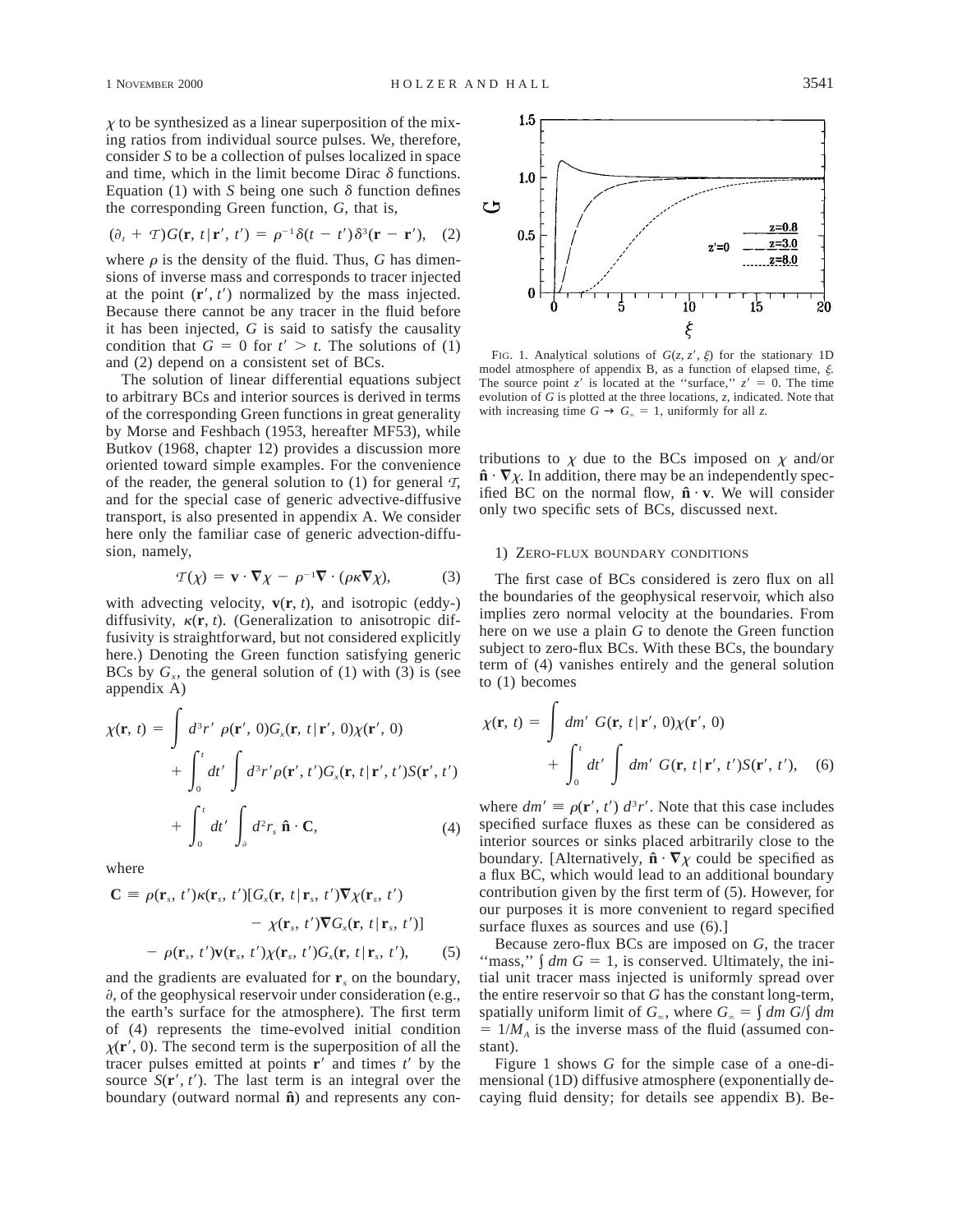cause this model's transport is stationary, *G* depends on time only through the elapsed time (or "lag time")  $t$  $t' \equiv \xi$ . For the *G* shown, the source is located at the bottom boundary  $(z' = 0)$ . Note that for long times, *G* approaches a constant  $G_{\infty} = 1$ , and that *G* overshoots *G*` at locations, *z,* close to the source. The overshoot is a generic feature of *G* (Holzer 1999).

We emphasize that closed-form analytical solutions for Green functions are rare exceptions and only possible for very simple cases. In the general case, *G* is physically a ''puff'' of time-evolving mixing ratio that typically becomes rapidly shredded and filamented by the time-evolving velocity field. The complicated dependence of *G* on the flow is manifest when expressing *G* as a (Feynman-type) path integral (see, e.g., Shraiman and Siggia 1994), though we will not make use of path integrals in this paper.

### 2) BOUNDARY CONDITIONS ON MIXING RATIO

The second set of BCs considered imposes a specified mixing ratio over a control surface  $\Omega$  that is fixed in space. The surface  $\Omega$  can be part of the physical boundary of the domain (e.g., a patch of the earth's surface) or an interior surface, depending on the application. Everywhere else on the boundary of the domain we impose zero-flux BCs. The appropriate homogeneous BCs to be imposed on the Green function are zero mixing ratio on  $\Omega$  and zero flux elsewhere (see also MF53). We denote the Green function with these BCs by  $G_0$ , so that from (4)

$$
\chi(\mathbf{r}, t) = \int dm' G_0(\mathbf{r}, t | \mathbf{r}', 0) \chi(\mathbf{r}', 0)
$$
  
+ 
$$
\int_0^t dt' \int dm' G_0(\mathbf{r}, t | \mathbf{r}', t') S(\mathbf{r}', t')
$$
  
- 
$$
\int_0^t dt' \int_{\Omega} d^2 r_s \rho(\mathbf{r}_s, t') \kappa(\mathbf{r}_s, t') \chi(\mathbf{r}_s, t')
$$
  

$$
\hat{\mathbf{n}} \cdot \nabla_{r_s} G_0(\mathbf{r}, t | \mathbf{r}_s, t'), \qquad (7)
$$

where the subscript on  $\nabla$ <sub>r</sub> indicates that the gradient is evaluated at points  $\mathbf{r}_s$  on  $\Omega$ . The purely diffusive nature of the boundary term in (7) is general and simply due to the BC  $G_0 = 0$  on  $\Omega$ .

Because of the zero-mixing-ratio BCs on  $G_0$  over  $\Omega$ (denoted as  $\chi$ OBC),  $G_0$  leaks continuously out of  $\Omega$  so that  $G_0$  has the long-time limit of zero. Note that if the source point, **r**', lies on  $\Omega$ , then  $G_0(\mathbf{r}, t | \mathbf{r}', t') = 0$  at all points **r**. This is a statement of the fact that as the source point approaches  $\Omega$ , mass is lost at an increasing rate, until a source right on  $\Omega$  looses all its mass instantaneously.

Figure 2 shows  $G_0$  as a function of elapsed time,  $t$  $t' \equiv \xi$ , for the 1D atmosphere of appendix B. Zeromixing-ratio BCs are imposed at the bottom boundary (i.e.,  $\Omega$  corresponds to  $z = 0$ ). Note that  $G_0 \rightarrow 0$  as  $\xi$ 



FIG. 2. Analytical solutions of  $G_0(z, z', \xi)$  for the stationary 1D model atmosphere of appendix B, as a function of elapsed time,  $\xi$ . The source point is located at  $z' = 3.0$ . The zero-mixing-ratio BC is applied at the surface,  $z = 0$ . The time evolution of  $G_0$  is plotted at the three locations, *z,* indicated.

 $\rightarrow \infty$  and that the evolution of  $G_0$  depends on the proximity of the field point,  $z$ , to both the source point,  $z'$ , and to  $\Omega$ . The largest response,  $G_0$ , to the initial unit mass injection is seen at the source location. Close to  $\Omega$ , the  $\chi$ OBCs exert a stronger influence resulting in a smaller amplitude of  $G_0$ . The most slowly decaying response can be seen at the field point most remote from  $\Omega$ .

## *b. Boundary propagator and transit-time pdf*

We now define a boundary propagator,  $G'$ , that makes use of the fact that a BC on mixing ratio specified on the surface,  $\Omega$ , can be represented as a sum of  $\delta$  functions in time and surface location. By contrast *G* and  $G_0$  were based on a  $\delta$  function decomposition of the sources. Thus,  $G'$  is directly defined through a  $\delta$  function BC without any explicit sources, that is,  $G'$  satisfies

$$
(\partial_t + T)G'(\mathbf{r}, t | \mathbf{r}_0, t') = 0,
$$
 (8)

subject to the BC

$$
G'(\mathbf{r}_s, t \,|\, \mathbf{r}_0, t') = \delta(t - t')\delta^2(\mathbf{r}_s - \mathbf{r}_0), \qquad (9)
$$

where  $\mathbf{r}_s$  and  $\mathbf{r}_0$  are points on  $\Omega$ . The solution to (1) resulting from the general BC,  $\chi(\mathbf{r}_0, t)$ , in the absence of explicit sources, is then given by

$$
\chi(\mathbf{r}, t) = \int dt' \int_{\Omega} d^2 r_0 G'(\mathbf{r}, t | \mathbf{r}_0, t') \chi(\mathbf{r}_0, t'), \quad (10)
$$

as can be verified by direct substitution. Hence G' "propagates" the BC on  $\chi$  from  $\Omega$  into the interior of the domain. Note that causality demands here that  $G'(\mathbf{r}, t | \mathbf{r}_0, t') = 0$  for  $t' > t$ .

The normalization of  $G'$  follows from  $(10)$ . Consider the case  $\chi(\mathbf{r}_0, t) = \Theta(t - t_0)$ , where the Heaviside function  $\Theta(t - t_0)$  is unity for  $t > t_0$  and zero otherwise. In that case, after waiting for an infinitely long time  $(t_0)$  $\rightarrow -\infty$ ), the boundary value of unity will have propagated throughout the domain, and if the domain is finite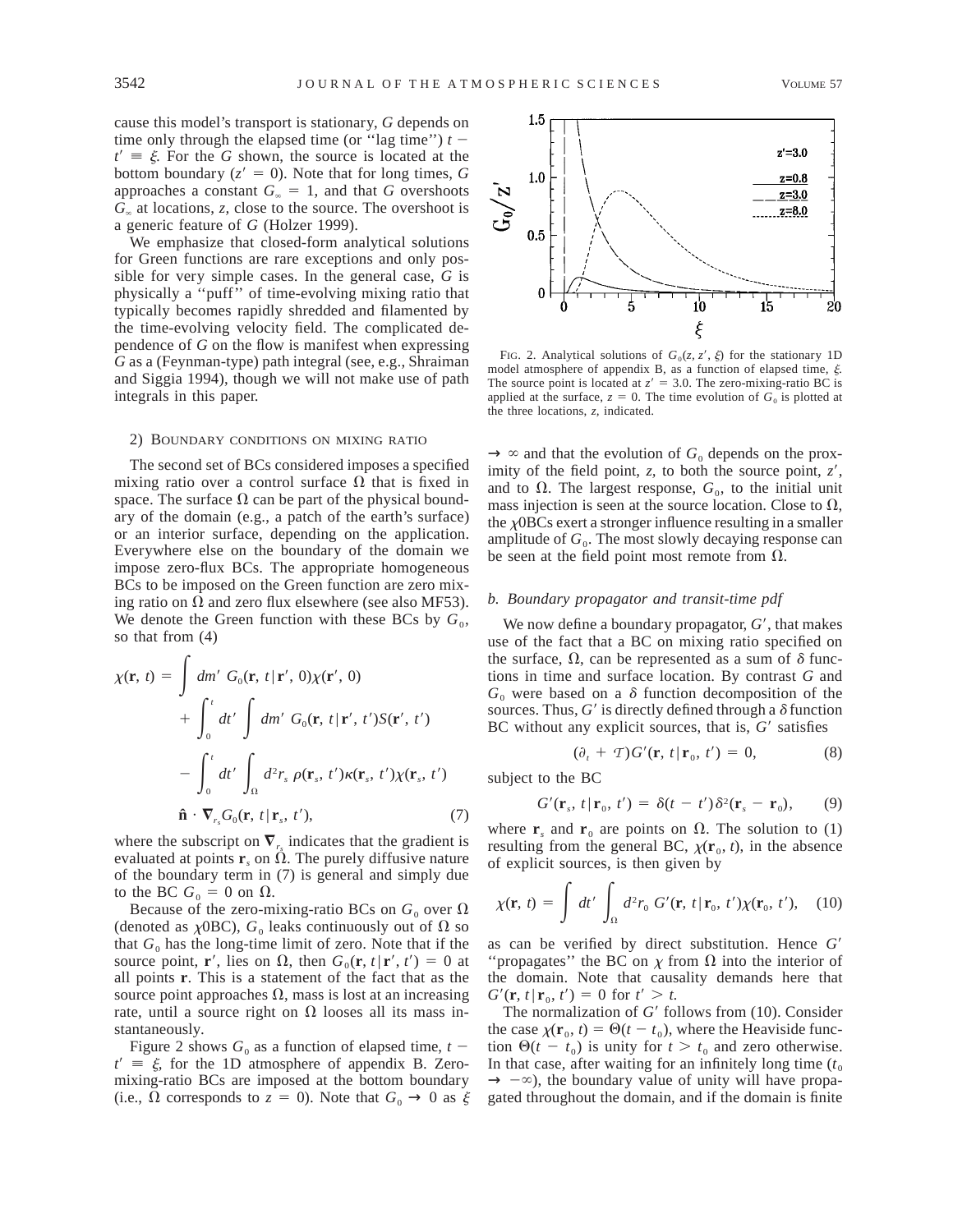

FIG. 3. Analytical solutions for the boundary propagator  $G'(z, \xi)$ for the stationary 1D model atmosphere of appendix B, as a function of elapsed time,  $\xi$ . The zero-mixing-ratio BC is applied at the surface,  $z = 0$ . The time evolution of  $G<sup>2</sup>$  is plotted at the three locations, *z*, indicated.

(as is any reasonable geophysical reservoir) then  $\chi(\mathbf{r}, t)$  $= 1$ , giving the normalization

$$
\int_{-\infty}^{t} dt' \int_{\Omega} d^2 r_0 G'(\mathbf{r}, t | \mathbf{r}_0, t') = 1.
$$
 (11)

[For infinite domains, the right-hand side of (11) can vary spatially—see appendix Ca.] Based on (11), the surface integral

$$
\mathcal{G}'(\mathbf{r}, t | \Omega, t') \equiv \int_{\Omega} d^2 r_0 \ G'(\mathbf{r}, t | \mathbf{r}_0, t'), \quad (12)
$$

is interpreted by HP94 as an "age spectrum," that is, a pdf of  $\Omega$ -to-**r** transit times. (Note that HP94 use the symbol *G* for the age spectrum.) As we will show below,  $dt'$  *G*<sup> $\prime$ </sup>(**r**, *t*| $\Omega$ , *t'*) is the probability that a fluid element at  $(\mathbf{r}, t)$  had last contact with  $\Omega$  at a time between  $\xi$  $t - t'$  and  $\xi + d\xi$  ago.

Note that a propagator, *G'*, for general BCs on mixing ratio over an extended surface,  $\Omega$ , such as the earth's surface, must be defined as in (8) and (9). Boundary propagators with the  $\delta(t - t')$  BC applied only to a small subregion of  $\Omega$ , and zero-flux BCs elsewhere on  $\Omega$ , cannot be used to synthesize the response to an  $\Omega$ -distributed BC on mixing ratio from a superposition of such propagators. The *G'* only combine appropriately via (10) when the BC (9) applies over the entire control surface,  $\Omega$ .

Figure 3 illustrates the general character of  $G'$  as a function of elapsed time  $t - t' \equiv \xi$  for the 1D atmosphere of appendix B. Close to  $\Omega$  (in this case,  $z = 0$ ), most fluid elements have experienced a short transit time since they were last at  $\Omega$ , and  $G'$  is sharply peaked. With increasing distance, *z*, from  $\Omega$  the most probable time since last contact with  $\Omega$  (where  $G'$  is peaked), moves to progressively longer times, and  $G'$  becomes increasingly broad, indicating an increasing multiplicity of possible transit times since last contact with  $\Omega$  (see also HP94).

### *c. Probabilistic interpretations*

For a physical and probabilistic interpretation of the Green functions it is useful to have a concept of the entity that is being transported. To this end, we envision the fluid as consisting of the standard ''material fluid elements'' of fluid mechanics. A subtlety arises when we consider a tracer. Generally tracer molecules that label a material fluid element do not remain confined to that fluid element but rather diffuse to adjacent fluid elements by molecular diffusion. However, we are interested here in the limiting case where the molecular diffusivity is negligible compared to the turbulent diffusivity (large Péclet number). Therefore, we regard any diffusion in the transport operator, *T*, as modeling the effect of small-scale turbulent advection, so that diffusion is a characteristic of the flow and not of the material properties of the fluid-tracer combination. The turbulent diffusion of *T* transports fluid elements, or simply ''particles,'' and tracer is simply the substance that labels (''marks'') these particles. The mixing ratio at any point can be imagined as the marked mass fraction of a large number of particles constituting a ''fluid parcel.'' A parcel is imagined to have finite but arbitrarily small volume in the continuum limit.

The Green functions  $G$  and  $G_0$  have the probabilistic interpretation of being pdf's so that *G dm* is the probability of finding a tracer-marked particle in the fluid mass element *dm* at time *t,* if that particle was located at  $\mathbf{r}'$  at time  $t'$ , and similarly for  $G_0$ . Correspondingly, the domain-integrated masses,  $M \equiv \int dm G = 1$  and  $M_0(t | \mathbf{r}', t') \equiv \int dm G_0(\mathbf{r}, t | \mathbf{r}', t')$ , have the interpretation of being the probabilities that a marked particle released at  $(\mathbf{r}', t')$  is still marked a time  $t - t'$  later. In the case of *G* (zero-flux BCs), once the particle has been marked with tracer, it will remain marked forever and is, therefore, to be found somewhere with unit probability. In the case of  $G_0$  (zero-mixing-ratio BCs), the marked particle will eventually make contact with the <sup>x</sup>0BC control surface, where it will loose its tracer marker, so that  $M_0$  approaches zero for long  $t - t'$ . The decaying probability  $M_0$  is shown in Fig. 4 for the 1D atmosphere of appendix B with  $\Omega$  being the "surface"  $z = 0$ . Note that the closer the source point, *z'*, is to  $\Omega$ , the faster  $M_0$  leaks out of the atmosphere.

The "pseudo mass"  $M'(t | \mathbf{r}_0, t') \equiv \int dm G'(\mathbf{r}, t | \mathbf{r}_0, t')$ is not dimensionless and hence not a probability. However, for total fluid mass  $M_A = \int dm$ , the ratio  $P(t | t') \equiv$  $\int_{\Omega} d^2r_0 M'/M_A = \int dm G'/M_A$  can be interpreted as a pdf. [Note that  $\int_0^{\infty} d\xi P(t | t - \xi) = 1$ .] We may think of  $P(t | t')$ as the pdf of "population particle age,"  $\xi \equiv t - t'$ , for surface-marked particles which are "born" on  $\Omega$  and "die" when they make contact with  $\Omega$  a second time. To see this, rewrite  $P(t|t')$  as  $\int d^3r \mu(\mathbf{r}, t) G'(\mathbf{r}, t | \Omega, t'),$ where  $\mu(\mathbf{r}, t) \equiv \rho(\mathbf{r}, t)/M_A$  is the pdf of finding a particle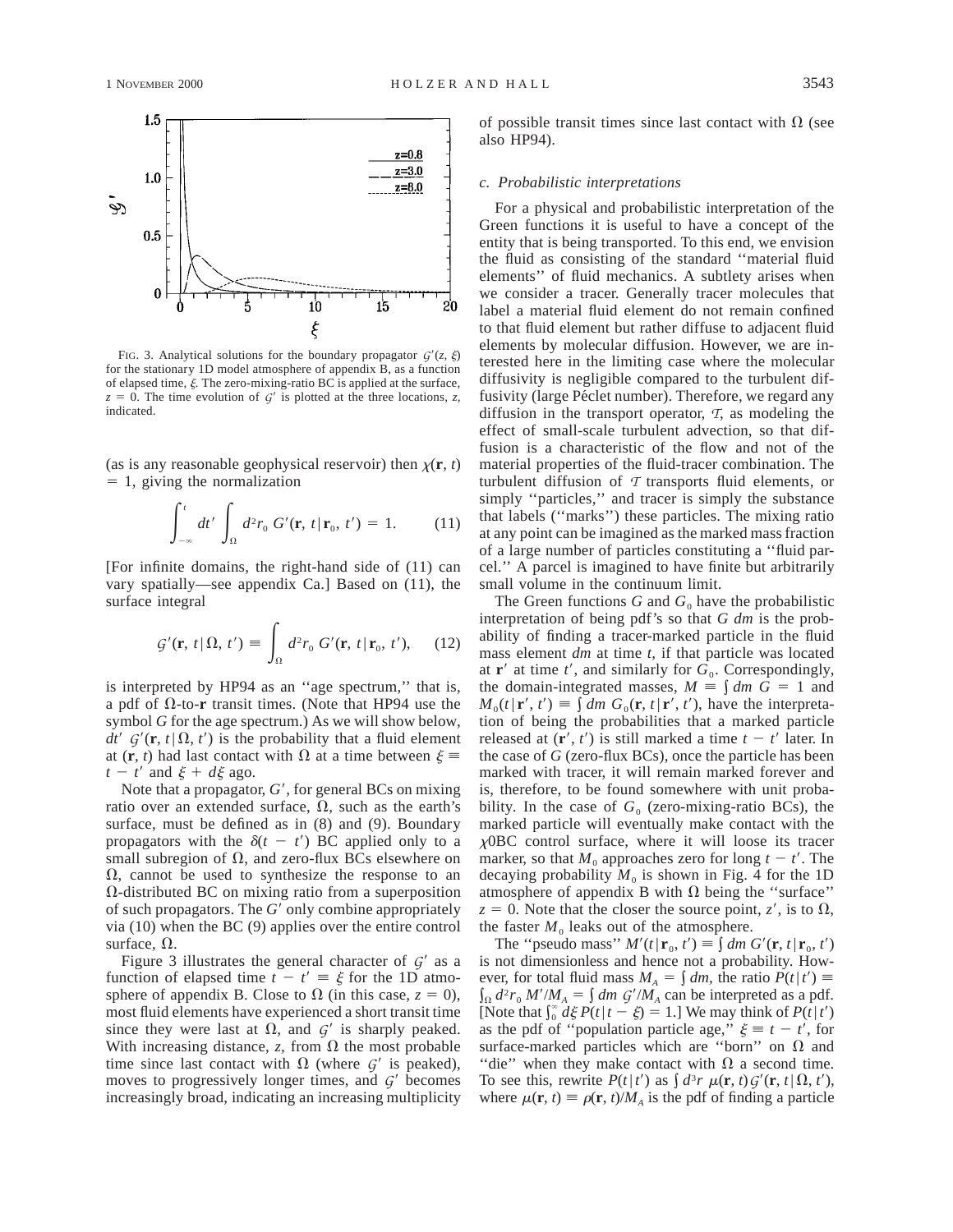

FIG. 4. The probability  $M_0(z', \xi)$  in the analytical 1D atmosphere of appendix B, that a marked fluid particle located at  $z'$  at time  $\xi =$ 0 will not have made contact with the surface,  $z = 0$ , a time  $\xi$  later. As expected, the farther  $z'$  is from the surface, the longer it takes until the particle has significant probability of surface contact.

in the volume  $d^3r$ . Given HP94's interpretation of  $G'$  as the pdf of times since last  $\Omega$  contact, the product  $\mu(\mathbf{r}, t) G'(\mathbf{r}, t | \Omega, t')$  is the (joint) probability density for finding a particle in the volume  $d^3r$  that had last surface contact in the interval  $(t', t' + dt')$ , and hence has particle age in the interval  $(\xi, \xi + d\xi)$ . Integrating this joint probability density over **r**, gives the pdf,  $P(t|t')$ , for finding in the entire population of particles a particle whose age lies in the interval  $(\xi, \xi + d\xi)$ . In the following subsection, we confirm HP94's interpretation of  $G'$  from a new approach and show that  $P(t|t')$  is singular at  $t = t'$  for advective-diffusive transport. Figure 5 shows the pdf, *P,* as a function of particle age,  $t - t' \equiv \xi$ , for the 1D atmosphere of appendix B. The pdf *P* diverges like  $\xi^{-1/2}$ as  $\xi \rightarrow 0$  for this model as indicated on the figure.

### *d.*  $G'$  *as flux of*  $G_0$  *in the time-reversed flow*

From the general solution (7) for arbitrary BC's on mixing ratio, we can obtain an expression relating  $G'$ to  $G_0$ , which provides important new insight into the interpretation of  $G'$ . The boundary propagator  $G'$  is the special case of a  $\delta$ -function BC on  $\Omega$ , zero initial conditions, and no explicit sources. Substituting  $\chi(\mathbf{r}_s, t')$  =  $\delta(t'-t_0)\delta^2(\mathbf{r}_s-\mathbf{r}_0)$  into (7) immediately gives

$$
G'(\mathbf{r}, t | \mathbf{r}_0, t_0)
$$
  
=  $-\rho(\mathbf{r}_0, t_0) \kappa(\mathbf{r}_0, t_0) [\mathbf{\hat{n}} \cdot \nabla_{\mathbf{r}} G_0^{\dagger}(\mathbf{r}', t_0 | \mathbf{r}, t)]_{\mathbf{r}' = \mathbf{r}_0}$ , (13)

where we have expressed  $G_0$  in terms of its adjoint  $G_0^*$ , which is related to  $G_0$  via the reciprocity condition  $G_0(\mathbf{r}, t | \mathbf{r}', t') = G_0^{\dagger}(\mathbf{r}', t' | \mathbf{r}, t)$  (see, e.g., MF53). Causality for  $G_0^{\dagger}(\mathbf{r}', t' | \mathbf{r}, t)$  demands that  $t \geq t'$ , as it does for  $G_0(\mathbf{r}, t | \mathbf{r}', t')$ . The reciprocity condition is the crucial ingredient in obtaining a general physical interpretation for *G'*. While  $G(\mathbf{r}, t | \mathbf{r}', t')$  takes tracer from  $(\mathbf{r}', t')$  to  $(\mathbf{r}, t)$  in the flow evolving forward in time,  $G^{\dagger}(\mathbf{r}', t' | \mathbf{r}, t)$  takes tracer from  $(\mathbf{r}, t)$  to  $(\mathbf{r}', t')$  in the time-reversed flow, whose transport operator is  $T^{\dagger}$ . Thus,  $G'(\mathbf{r}, t | \mathbf{r}_0, t_0)$  has the interpretation of the flux



FIG. 5. The particle-age pdf,  $P(\xi)$ , of the 1D atmosphere of appendix B. Note the  $\xi^{-1/2}$  divergence as  $\xi \to 0$ . (The dotted line indicates the asymptotic  $\xi^{-1/2}$  power law.) This divergence is a generic feature of transport with a diffusive component and not a peculiarity of the 1D model (see section 2d).

through the control surface,  $\Omega$ , at  $(\mathbf{r}_0, t_0)$  resulting from a unit-mass injection into the time-reversed flow at (**r**, *t*).

It is worth pointing out precisely what ''time-reversed'' means here. As described in appendix A, to convert the advection–diffusion equation to its adjoint,  $\partial_t \to -\partial_t$  and  $\mathbf{v} \cdot \nabla \to -\mathbf{v} \cdot \nabla$ , while  $\nabla \cdot (\kappa \rho \nabla)$  remains unchanged. One might at first think that the physical effects of diffusion are, therefore, different. However,  $G_0^*(\mathbf{r}', t_0 | \mathbf{r}, t)$  in (13) represents the mixing ratio resulting from a unit mass injected at (**r**, *t*) evolving under  $(-\partial_{t_0} + T^{\dagger}) G_0^{\dagger}(\mathbf{r}', t_0 | \mathbf{r}, t) = \delta^3(\mathbf{r} - \mathbf{r}') \delta(t - t_0) / \rho$ , with the causality condition that  $t_0 \leq t$ , so that the time parameter  $t_0$  must actually run backward (continually decrease). Thus, the transport in the time-reversed flow represented by  $G_0^*(\mathbf{r}', t_0 | \mathbf{r}, t)$  evolves under reversed velocities ( $\mathbf{v} \rightarrow -\mathbf{v}$ ), but diffusion disperses tracer from a point source to a ''cloud'' just as it does in the timeforward flow.

We are now in a position to give  $G'$  a fresh interpretation. Since (12) defines  $G'$  as the  $\Omega$ -integrated flux  $G'$ , the transit-time pdf  $G'$  is the net flux of  $G_0^{\dagger}(\mathbf{r}', t' | \mathbf{r}, t)$  out of the domain. From tracer-mass continuity it, therefore, also follows that

$$
\mathcal{G}'(\mathbf{r}, t | \Omega, t') = \partial_{t'} M_0^{\dagger}(t' | \mathbf{r}, t), \qquad (14)
$$

where  $M_0^{\dagger}(t' | \mathbf{r}, t) \equiv \int dm' G_0^{\dagger}(\mathbf{r}', t' | \mathbf{r}, t)$  is the probability that a tracer-marked particle released into the timereversed flow at  $(r, t)$  will still be marked at time  $t'$ , with  $t > t'$ . Since the flux of probability leaving through  $\Omega$  at time *t* is the probability of arriving at  $\Omega$  between time *t* and  $t + dt$ ,  $G'$  has the natural interpretation of being the pdf of times for a tracer particle released at (**r**, *t*) into the time-reversed flow to ''first'' make contact with  $\Omega$ . For the time-forward flow,  $G'$  is, therefore, the pdf of times since a particle arriving at (**r**, *t*) had *last* contact with  $\Omega$ . We shall return to a more direct physical demonstration of the fact that fluxes of  $G_0$  into  $\Omega$  are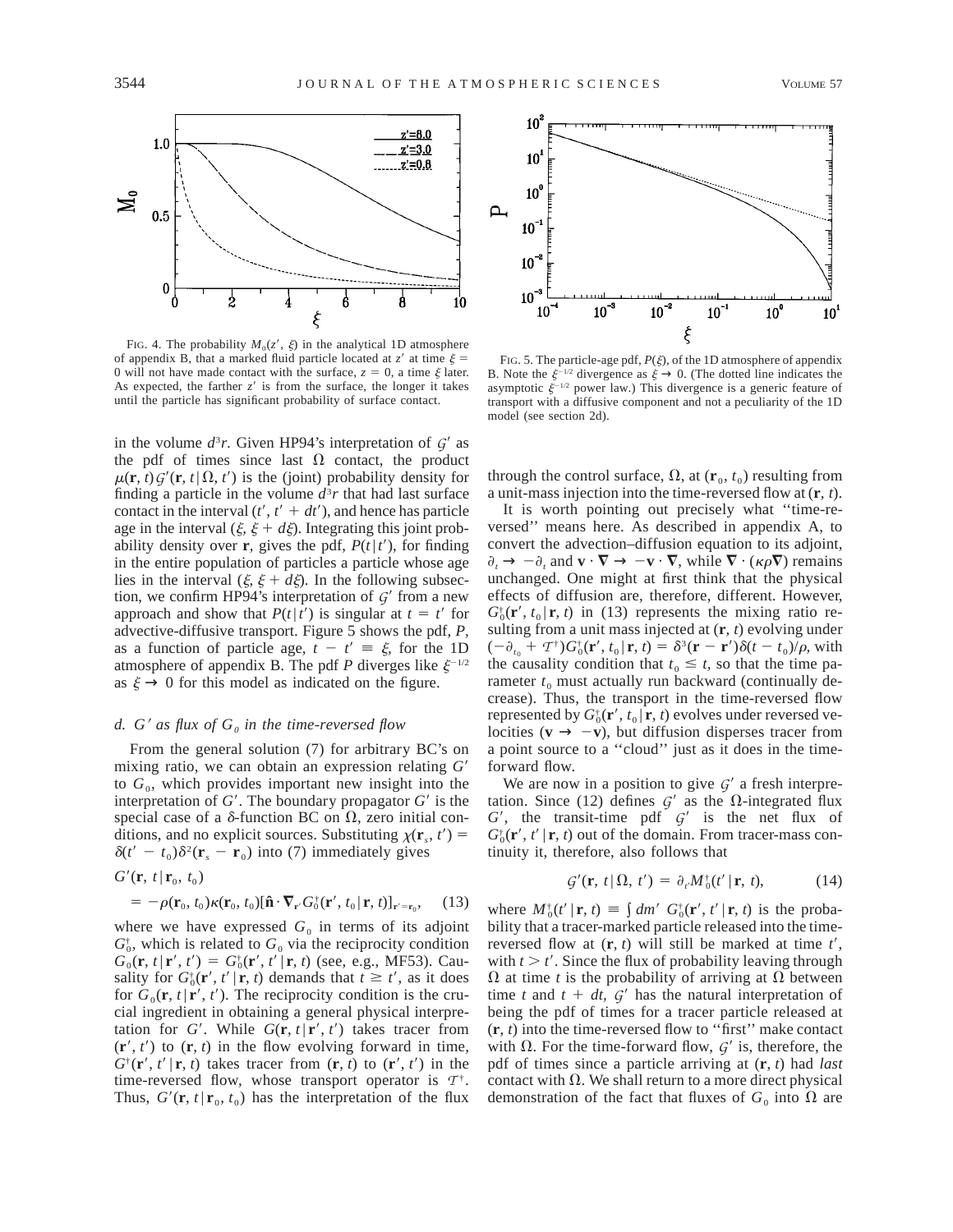

FIG. 6. Schematic illustration of two equivalent ways in which one can obtain the pdf,  $G'$ , of times,  $\xi$ , since fluid at  $(\mathbf{r}, t)$  was last in contact with some arbitrary fixed surface,  $\Omega$ , indicated by the shaded region. (top) The time-forward flow. If a tracer mixing ratio on  $\Omega$  is specified to be an impulse at *t'* proportional to  $\delta(t - t')$ , then the time evolution of the resulting mixing ratio at **r** as a function of elapsed time,  $\xi = t - t'$ , is proportional to  $G'(\mathbf{r}, t' + \xi | \Omega, t')$ . (bottom) The equivalent situation in the time-reversed flow where zeromixing-ratio BCs are imposed on  $\Omega$ . A unit mass injected at  $(\mathbf{r}, t)$ results in a net flux into  $\Omega$  at a time  $\xi = t - t'$  earlier (since time runs backward). This net flux is proportional to  $G'(\mathbf{r}, t | \Omega, t - \xi)$  $G'(\mathbf{r}, t' + \xi | \Omega, t').$ 

transit-time distributions when we consider tracer age below.

The relationships (13) and (14) represent one of the main results of this work, and their physical content is summarized schematically in Fig. 6. The pdf of times since fluid at **r** had *last* contact with  $\Omega$  can be obtained either as the response at **r** to a  $\delta$ -function BC over  $\Omega$ in the time-forward flow, or in the time-reversed flow as the flux into  $\Omega$  resulting from a unit mass injection at **r** when  $\chi$ OBCs are imposed on  $\Omega$ . As will be derived from a more fundamental point of view in section 4, the ''adjoint'' of this statement is similarly true. The pdf of transit times for fluid at **r** to make *first* contact with  $\Omega$  can be obtained as either the flux into  $\Omega$  resulting from a unit-mass injection at **r** under  $\chi$ OBCs in the timeforward flow, or as the response at **r** to a  $\delta$ -function BC over  $\Omega$  in the time-reversed flow.

The relationship (13) between  $G'$  and  $G_0$  can be expressed in another useful form when one writes the gradient as a limit and uses the reciprocity condition and the fact that when  $\mathbf{r}_0$  is on  $\Omega$ ,  $G_0(\mathbf{r}, t | \mathbf{r}_0, t') = 0$ :

$$
G'(\mathbf{r}, t | \mathbf{r}_0, t_0)
$$
  
=  $\rho(\mathbf{r}_0, t_0) \kappa(\mathbf{r}_0, t_0) \lim_{\epsilon \to 0} G_0(\mathbf{r}, t | \mathbf{r}_0 - \hat{\mathbf{n}} \epsilon, t_0) / \epsilon.$  (15)

Thus,  $G_0$  is essentially proportional to  $G'$  in the limit as the source point is close to  $\Omega$ . The closer **r**<sub>0</sub> gets, the more tracer of the initial unit injection of  $G_0$  is lost, but this is compensated by scaling  $G_0$  with  $1/\epsilon$  so that  $G'$ remains normalized as in (11). For the simple 1D atmosphere of appendix B, (15) takes the form  $G'(z, \xi)$  $=$  lim<sub> $z' \to 0$ </sub>  $G_0(z, z', \xi)/z'$  and a plot of  $G_0/z'$  with  $z' =$  $0.001$  is indistinguishable from  $G'$  in Fig. 3.

A relationship between the probability  $M_0$  and the pdf  $M'$  follows by integrating (13) with respect to  $dm$ , giving

$$
M'(t \,|\, \mathbf{r}_0, t_0)
$$

$$
= -\rho(\mathbf{r}_0, t_0)\kappa(\mathbf{r}_0, t_0)\hat{\mathbf{n}} \cdot \nabla_{\mathbf{r}'}M_0(t|\mathbf{r}', t_0)|_{\mathbf{r}'=\mathbf{r}_0}.\tag{16}
$$

The spatial structure of  $M_0$  with respect to the source location **r**<sup> $\prime$ </sup> has consequences for *M*<sup> $\prime$ </sup>. Note that as  $\xi$  =  $t - t' \rightarrow 0$ , the probability,  $M_0$ , of finding a marked particle in the atmosphere is unity (for short enough  $\xi$ there is no chance of having lost the tracer to the boundary; see also Fig. 4), except for the case where **r**<sup> $\prime$ </sup> is right on  $\Omega$ , that is, as  $\xi \to 0$ , the probability  $M_0(t|\mathbf{r}', t - \xi)$  abruptly goes from unity to zero when **r**<sup> $\prime$ </sup> reaches  $\Omega$ . Thus, (16) implies that as  $\xi \rightarrow 0$ ,  $M'(t_0 + \xi | \mathbf{r}_0, t_0) \rightarrow \infty$  since the gradient of  $M_0$  sees a sharp discontinuity at  $\Omega$ . The boundary propagator  $G'$ has, therefore, an infinite initial pseudo mass, M', and the population particle-age pdf  $P(t | t') = \int_{\Omega} d^2 \mathbf{r}_0 M'/M_A$ is also singular at  $t = t'$ . This is an expression of the fact that a fluid particle "released" from  $\Omega$  has overwhelming probability for immediately crashing into  $\Omega$ again.

We were able to relate  $G_0$  and  $G'$  through a simple differential operator because  $G_0$  and  $G'$  have compatible BCs. However,  $G$  and  $G_0$  (and hence  $G$  and  $G'$ ) obey different BCs and we know of no direct way of obtaining one from the other by applying a differential operator. Nevertheless, *G* and *G'* can be related by considering either that (a) the evolution of *G* over the control surface,  $\Omega$ , can be propagated throughout the domain using  $G'$ ; or that (b)  $G'$  can be regarded as a "pseudo mixing ratio" whose fluxes through  $\Omega$  can be used to obtain *G*9 everywhere using *G.* The integral equations connecting  $G$  and  $G'$  follow from the general solution  $(4)$ and may be used to derive approximate relationships, but this is not pursued further here.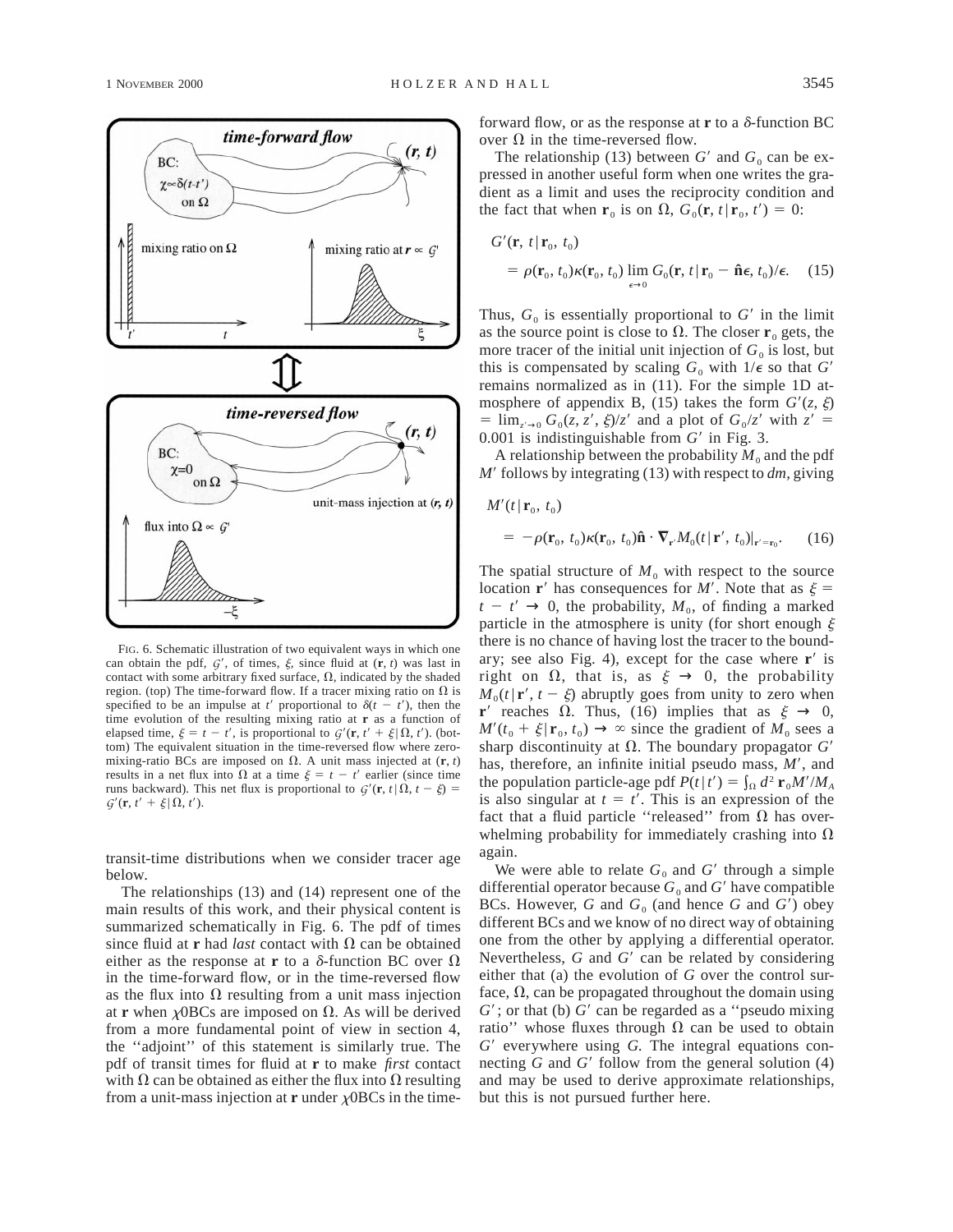### **3. Tracers as clocks and tracer-age distributions**

We now develop the concept of a distribution of literal tracer age, which has concrete interpretation for arbitrary sources, and which forms the foundation for a direct physical construction of tracer-independent transit-time pdf's. Fluid marked by tracer naturally contains transit-time information. Consider a parcel at (**r**, *t*) with some tracer mixing ratio. If the source of that tracer was only "on" for a short burst at  $(\mathbf{r}', t')$ , we know that any tracer we find has age  $t - t'$ . This is the basic idea of ''tracer age.'' Note that this tracer age does not generally date the parcel under consideration as having been at **r**<sup> $\prime$ </sup> at time *t*<sup> $\prime$ </sup> because tracer-marked fluid will generally have been mixed via (turbulent) diffusion with unmarked ("clean") fluid on the way from **r**' to **r**. Tracer age is only the transit time of marked particles. Since our interest here lies in using tracers to extract flow characteristics, in section 4 we will explore under what circumstances tracer-age and transit-time distributions coincide.

Given a tracer source extending over space and time, and either zero-flux or  $\chi$ OBCs, tracer age is naturally defined as follows. The tracer mixing ratio at the current time, *t,* is the mixture of tracer mass released at different times,  $t'$ , in the past from various locations  $\mathbf{r}'$ . Imagine giving each fluid particle a clock that is started at the time it is marked with tracer at the source so that the particles marked between time  $t'$  and  $t' + dt'$  will have "clock time," or age,  $t - t'$ . (For example, one could imagine fluid elements labeled by a radioactive decaying isotope, which acts as a clock.) The mixing ratio of the collection of particles released between time *t'* and *t'* +  $dt'$  is simply  $dt' \int dm' G_x(\mathbf{r}, t | \mathbf{r}', t') S(\mathbf{r}', t')$ , where  $G_x$  is either *G* (zero-flux BC) or  $G_0$  ( $\chi$ 0BC). Therefore, the fraction of tracer mass residing in a volume *V* that has been in the flow for time  $t - t'$  is given by  $dt'$  $Z(\mathbf{r}, t | S, t')$ , where

$$
Z(V, t | S, t') \equiv \frac{\int_{V} dm \int dm' G_{x}(\mathbf{r}, t | \mathbf{r}', t') S(\mathbf{r}', t')}{\int_{V} dm \chi(\mathbf{r}, t)}.
$$
\n(17)

Hence, the average clock time (the mean tracer age) of the particles residing in *V* is given by

$$
A(V, t, t_0) = \int_{t_0}^t dt' \ (t - t')Z(V, t | S, t'), \quad (18)
$$

where we assumed that  $S(\mathbf{r}', t') = 0$  for  $t' < t_0$ . Note that, by construction, the weighting function, *Z,* integrates to unity,  $\int_{t_0}^{t} dt' Z(V, t | S, t') = 1$ , so that we may think of *Z* as the distribution of clock times,  $t - t'$ , present in the volume *V.* We, therefore, refer to *Z* as a tracer-age distribution, which reduces to a transit-time pdf only under special conditions.

It is useful to have a completely local definition of the tracer-age distribution, which is obtained by taking the limit as the volume *V* shrinks to a point at **r**, giving

$$
Z(\mathbf{r}, t | S, t') \equiv \frac{1}{\chi(\mathbf{r}, t)} \int dm' G_x(\mathbf{r}, t | \mathbf{r}', t') S(\mathbf{r}', t').
$$
\n(19)

As defined by (19),  $dt'Z$  is the mass fraction of tracer of age  $t - t'$  that comprises the mixing ratio of the parcel at **r**. Correspondingly,

$$
A(\mathbf{r}, t, t_0) = \int_{t_0}^t dt' \ (t - t') Z(\mathbf{r}, t | S, t'), \quad (20)
$$

defines the mean tracer age at **r**.

The formulation of (17) and (19) relied on  $\chi$  being determined through an interior source, *S,* and not through the imposition of any nonzero BCs on mixing ratio. This is not a loss of generality since we can always determine a source–sink field arbitrarily close to the surface that results in the desired surface mixing ratios. (For specified mixing ratios, this requires solving an inverse problem, but for complete surface information, the corresponding implied surface sources are in principle determined.)

As can be seen from (17) and (19), *Z* depends on the space and time dependence of the sources. The character of *Z* also depends strongly on whether zero-flux or zeromixing-ratio BCs are imposed. Making an analogy with population dynamics, clocks are born at a certain rate at the sources and form a ''population'' showing various times/ages. Without a ''death'' process, the population just keeps on aging and mean tracer age increases without bound. This is the case when we impose zero-flux BC ( $G_x = G$ ); once a clock is born it will tick forever. (As we shall see, the spatial structure of the ever increasing mean tracer age, *A,* carries useful transport information, but *Z* will not approach a stationary state as  $t - t' \rightarrow \infty$ .) If  $G_x = G_0$ , clocks making contact with the  $\chi$ OBC control surface effectively die and the population of clocks reaches a statistically stationary age distribution as  $t - t' \rightarrow \infty$ .

### **4. Explicit construction of transit-time pdf's**

To make the connection between the tracer-age distribution, and the pdf of transit times from a point  $\mathbf{r}_4$ to some control surface,  $\Omega$  (which could be shrunk to a point), we consider some idealized experiments. We can straightforwardly obtain the pdf of transit times if we release clocks at a steady rate at  $\mathbf{r}_A$ , measure their times as they reach  $\Omega$ , and then, after measurement, remove the clocks from the system. A normalized histogram of the times recorded is then the pdf of  $\mathbf{r}_A$ -to- $\Omega$  transit times, denoted here by  $Z_{\tau}$ . Removal of clocks is important since otherwise one will eventually measure the time of clocks that had previously visited  $\Omega$ .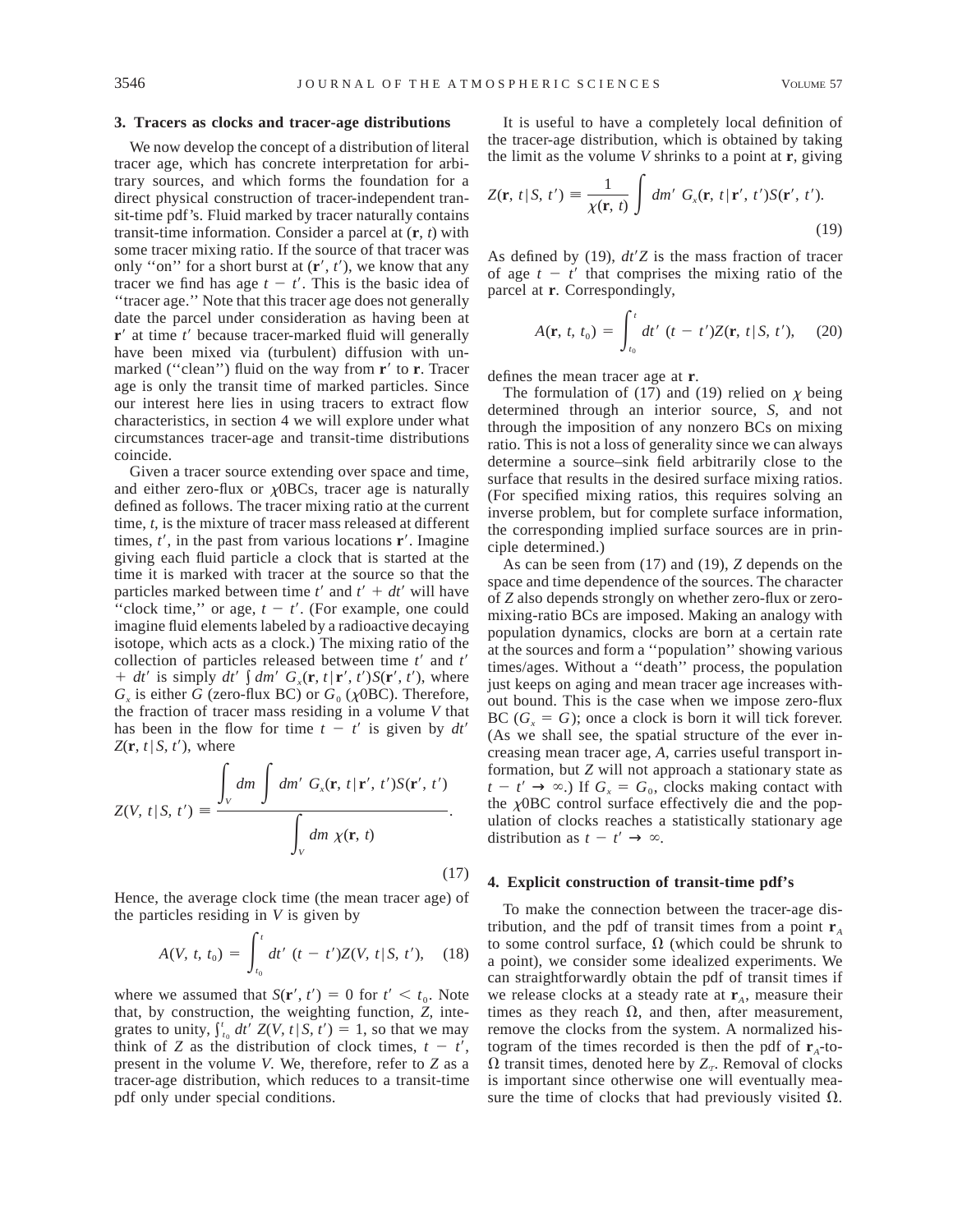

FIG. 7. Schematic of the construct to demonstrate the equivalence between the tracer-age distribution, *Z,* computed for the volume, *V,* and the flux into the control surface,  $\Omega$ . As discussed in section 4, we take the limit as the thickness of *V* (chosen to be proportional to the diffusivity,  $\kappa$ ) goes to zero, followed by a collapse of the resulting thin shell onto  $\Omega$  as  $\epsilon \to 0$ .

Note that the transit times discussed here are not merely the Lagrangian transit times of the flow, but transit times determined by the subtle combination of advection and (turbulent) diffusion. Even without explicit advection, tracer-marked particles can still diffuse from  $\mathbf{r}_A$  to any other point.

An idealized tracer experiment to accomplish the desired time keeping feat is constructed as follows: Place a constant source of tracer at  $\mathbf{r}_A$  and impose  $\chi$ OBC over  $\Omega$  to remove clocks after measurement. We must now deal with the subtlety of the fact that right on the surface there is no tracer and hence no clocks. Fortunately, however, we can measure clock times at points **r** close to points **r**<sub>0</sub> on  $\Omega$  and take the limit as **r**  $\rightarrow$  **r**<sub>0</sub>. It is useful to construct our histogram of clock times in terms of the mass fraction residing in a specified volume *V* as discussed in the previous section. We take *V* to be a shell surrounding  $\Omega$  and then take the limit as the shell has zero thickness followed by the limit of moving this shell onto the surface  $\Omega$ . The precise result we obtain depends on the details of how we take the limit of the shell collapsing to zero thickness. In order to connect with the results of section 2 relating boundary propagators to fluxes, it is useful to define the shell, *V,* such that its thickness is proportional to the local diffusivity  $\kappa$ . In the limit as *V* becomes a thin shell, the integral,  $\int_{V} dm$ , then becomes the surface integral,  $(\delta z/\kappa_0) \int_{\partial V} d^2r$  $\rho(\mathbf{r}, t) \kappa(\mathbf{r}, t)$ , where *z* is the coordinate normal to the shell surface,  $\kappa_0$  is an arbitrary constant, and  $\partial V$  can be taken as the inner surface of *V.* This setup is schematically illustrated in Fig. 7.

Thus, with  $\rho(\mathbf{r}, t)S(\mathbf{r}, t) = \text{const.} \times \delta^3(\mathbf{r} - \mathbf{r}_A)$  $\Theta(t - t_0)$  the distribution of clock times for the thin shell, *V*, is obtained from (17) as  $Z_q(\Omega, t \mid \mathbf{r}_A, t') \equiv$  $\lim_{V\to 0} Z(V, t \mid S, t')$ , that is,

$$
Z_{\mathcal{T}}(\Omega, t | \mathbf{r}_{A}, t')
$$
  
= 
$$
\lim_{V \to \Omega} \frac{\int_{\partial V} d^{2}r \rho(\mathbf{r}, t) \kappa(\mathbf{r}, t) G_{0}(\mathbf{r}, t | \mathbf{r}_{A}, t')}{\int_{0}^{t-t_{0}} d\xi \int_{\partial V} d^{2}r \rho(\mathbf{r}, t) \kappa(\mathbf{r}, t) G_{0}(\mathbf{r}, t | \mathbf{r}_{A}, t - \xi)}
$$
, (21)

for  $t \ge t' \ge t_0$ . Equation (21) encapsulates a very direct and physical construct for the pdf of  $\mathbf{r}_A$ -to- $\Omega$  transit times. Clocks are born at  $\mathbf{r}_A$ , the flow takes them to their deaths at  $\Omega$ , and we make a histogram of their ages just before death. We can now express  $Z_{\tau}$  in terms of tracer fluxes, because for  $\mathbf{r}_0$  on  $\Omega$  we have  $G_0(\mathbf{r}_0, t | \mathbf{r}_A, t') =$ 0, so that with  $\mathbf{r} = \mathbf{r}_0 - \epsilon \hat{\mathbf{n}}$  we have  $\lim_{\epsilon \to 0} G_0(\mathbf{r}_0 - \mathbf{r})$  $\epsilon \hat{\mathbf{n}}$ ,  $t | \mathbf{r}_A, t'|/\epsilon = \hat{\mathbf{n}} \cdot \nabla_{\mathbf{r}} G_0(\mathbf{r}, t | \mathbf{r}_A, t')|_{\mathbf{r} = \mathbf{r}_0}$ . Dividing both numerator and denominator of (21) by  $\epsilon$  and taking the limit  $\epsilon \to 0$ , so that  $\mathbf{r} \to \mathbf{r}_0$ , and  $V \to \Omega$ , we obtain

$$
Z_{\tau}(\Omega, t | \mathbf{r}_{A}, t') = \frac{\mathcal{G}^{'\dagger}(\Omega, t | \mathbf{r}_{A}, t')}{\int_{0}^{t-t_{0}} d\xi \mathcal{G}^{'\dagger}(\Omega, t | \mathbf{r}_{A}, t - \xi)};
$$
  

$$
t \ge t' \ge t_{0}, \qquad (22)
$$

where we define  $G'(\Omega, t | \mathbf{r}_A, t') \equiv \int_{\Omega} d^2 r_0 G'(\mathbf{r}_0, t)$  $\mathbf{r}_{4}$ ,  $t'$ ), with

$$
G^{\prime \dagger}(\mathbf{r}_0, t | \mathbf{r}_A, t^{\prime})
$$
  
\n
$$
\equiv -\rho(\mathbf{r}_0, t)\kappa(\mathbf{r}_0, t)\hat{\mathbf{n}} \cdot \nabla_{\mathbf{r}} G_0(\mathbf{r}, t | \mathbf{r}_A, t^{\prime})|_{\mathbf{r}=\mathbf{r}_0}, \quad (23)
$$

which is the flux of  $G_0$  into  $\Omega$  at  $\mathbf{r}_0$ .

Through (22) our original explicit construct of  $Z<sub>T</sub>$  as a histogram of clock times for tracer-marked particles from a constant source leads to a complementary interpretation. Expression (22) establishes the distribution,  $Z_T$ , of times to *first contact* with  $\Omega$  as the normalized net flux into  $\Omega$  from a unit-mass injection at **r***A*. Since this flux integrated over all time just gives unity, we can take the limit  $t_0 \rightarrow -\infty$  in (22) to obtain the asymptotic  $\mathbf{r}_A$ -to- $\Omega$  transit-time pdf as

$$
Z_q(\Omega, t | \mathbf{r}_A, t') = \mathcal{G}'^{\dagger}(\Omega, t | \mathbf{r}_A, t'); \qquad t \ge t' > -\infty.
$$
\n(24)

From conservation of mass it follows that

$$
\mathcal{G}'^{\dagger}(\Omega, t | \mathbf{r}', t') = -\partial_t M_0(t | \mathbf{r}', t'). \tag{25}
$$

Note that here  $\chi$ OBC's are imposed on the destination surface,  $\Omega$ , and the limit is taken as the *field* point, **r**, approaches  $\Omega$ . This contrasts to what is involved in the limit (15) relating  $G_0$  to  $G'$  (and hence to  $G'$ ), where the *source* point approaches  $\Omega$ . Also, the interpretation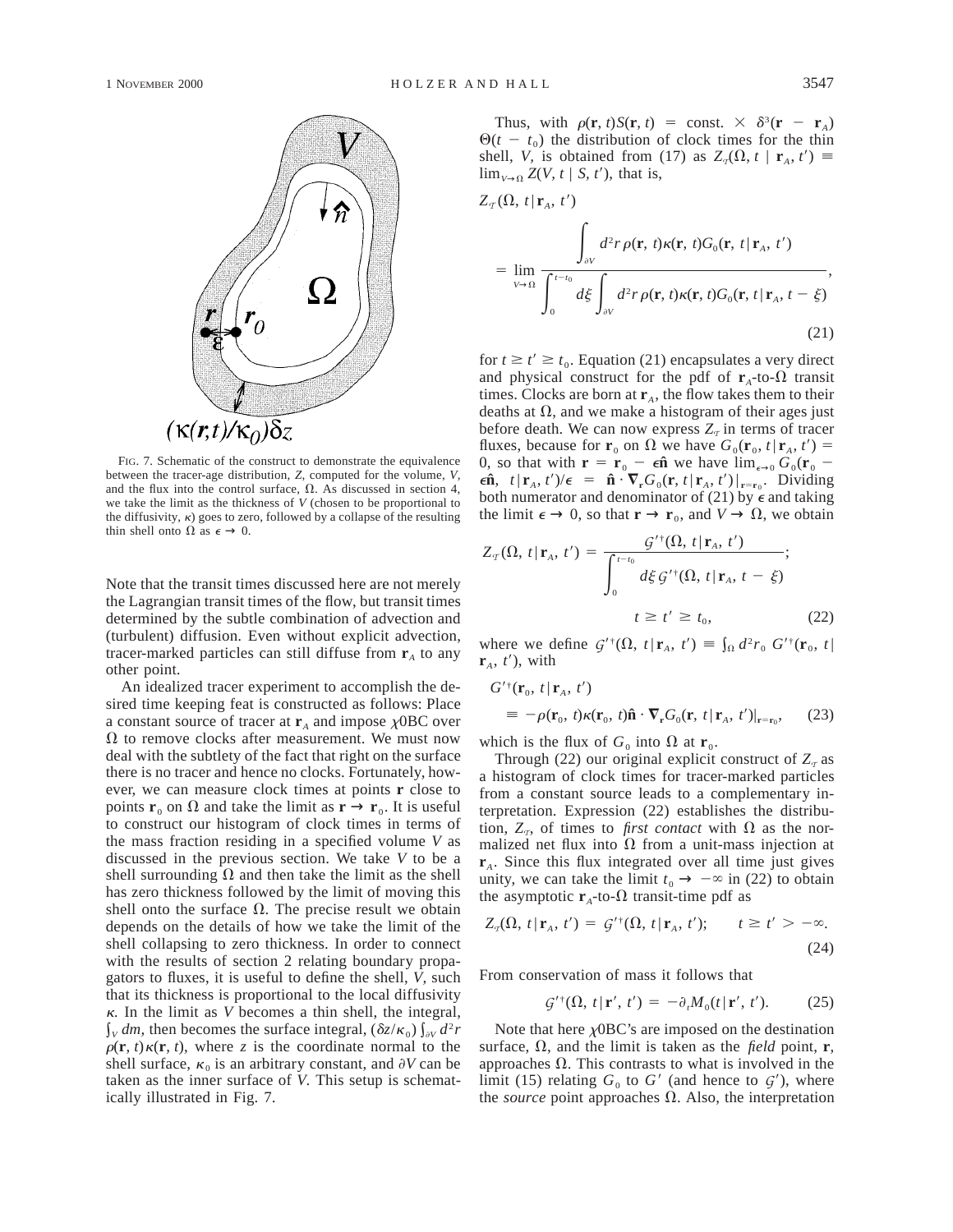of  $G'$  given in section 2c, was the distribution of transit times since *last* contact with  $\Omega$ .

To establish the relation between  $G'$  and an explicit construct of the pdf of transit times we proceed as follows. Instead of using tracers to probe the flow, which is evolving forward in time, we can equally well imagine using tracers to probe the time-reversed flow (represented by the adjoint operator  $T^{\dagger}$ ). We can keep track of transit times in the time-reversed flow through the same construct as in the forward flow. Release clocks with a constant source  $\rho(\mathbf{r}, t)S(\mathbf{r}, t) = \text{constant} \times \delta^3(\mathbf{r})$  $-$  **r**<sub>*A*</sub>) into the time-reversed flow at **r**<sub>*A*</sub>, and impose  $\chi$ OBC over  $\Omega$ . We construct the distribution of (negative) clock times,  $Z_{T^{\dagger}}(\mathbf{r}_A, t | \Omega, t')$ , in exactly the same way as in the case of the forward flow except that we use  $G_0^{\dagger}$  instead of  $G_0$  and time runs backward. Paralleling the steps that led to (22) using (15) and the reciprocity relation for  $G_0^*$ , we find that

$$
Z_{\tau^{\dagger}}(\mathbf{r}_{A}, t | \Omega, t')
$$
  
= 
$$
\frac{\mathcal{G}'(\mathbf{r}_{A}, t | \Omega, t')}{\int_{0}^{t-t_{0}} d\xi \mathcal{G}'(\mathbf{r}_{A}, t | \Omega, t - \xi)}; t \geq t' \geq t_{0}, \quad (26)
$$

where  $G'$  is the net flux in the time-reversed flow into  $\Omega$  resulting from a unit-mass injection at  $\mathbf{r}_A$ . The time integral of this flux is again normalized [cf. (11) and (12)] so that in the limit  $t_0 \rightarrow -\infty$ , we have

$$
Z_{\tau^{\dagger}}(\mathbf{r}_{A}, t | \Omega, t') = G'(\mathbf{r}_{A}, t | \Omega, t'); \qquad t \geq t' > -\infty.
$$
\n(27)

Since  $Z_{\tau i}$  is the distribution of times to first contact with  $\Omega$  in the time-reversed flow, in the forward-evolving flow,  $Z_{\tau^{\dagger}}$  is the distribution of times since *last* contact with  $\Omega$ .

Generally the pdf's  $G'$  and  $G'^{\dagger}$  are *not* equivalent. A sufficient condition for their equivalence is that  $G_0(\mathbf{r}, t | \mathbf{r}', t - \xi) = G_0^{\dagger}(\mathbf{r}, -t | \mathbf{r}', \xi - t)$ , which is true only in special cases such as pure diffusion without advection (see, e.g., MF53). The general nonequivalence of  $G'$  and  $G'^{\dagger}$  can be seen from the following example. Take the case where  $\Omega$  is a small bubble. Suppose this  $\Omega$  is connected via a closed stream line to point  $\mathbf{r}_A$ , with flow from  $\Omega$  to  $\mathbf{r}_A$  via a short segment of stream line and from  $\mathbf{r}_A$  back to  $\Omega$  via a much longer circuitous segment, and with flow speed roughly constant along the stream line. In this case, the mean time since particles at  $\mathbf{r}_A$  had last had contact with  $\Omega$  is shorter than the mean time for particles leaving  $\mathbf{r}_A$  to make first contact with  $\Omega$ , so that  $\mathcal{G}' \neq \mathcal{G}'^{\dagger}$ .

Consider the limit as  $\Omega$  is shrunk to a point, say  $\mathbf{r}_B$ . In this limit,  $G'$  and  $G'^{\dagger}$  are perfectly well defined as the pdf's of A-to-B transit times, but their first and higher moments turn out to be infinite. As we have shown,  $G'$  and  $G'$ <sup>†</sup> are the time-dependent fluxes into  $\Omega$  resulting from a unit mass injected at  $\mathbf{r}_A$  into the time-reversed and time-forward flows, respectively. As the surface area of  $\Omega$  is decreased, it takes increasingly long for the unit mass to escape through  $\Omega$ . Because the total mass exiting through  $\Omega$  is equal to the unit mass initially injected, regardless of the size of  $\Omega$ ,  $G'$  and  $G'^{\dagger}$  remain normalized in the point limit. However, in appendix C section b we show that for 2D and 3D purely diffusive transport, the mass flux out of  $\Omega$  decays so slowly in the point limit that the first and higher moments of the transit-time pdf's diverge as  $\Omega$  vanishes, even for a finite domain. This result generalizes to any advective-diffusive transport because diffusion dominates at small enough spatial scales. Although in the literature one finds point-to-point mean transit times discussed as though they were finite (see, e.g., Plumb and Mc-Conalogue 1988; HP94), from the results of appendix C section b, as well as from arguments made in the following section, we conclude that point-to-point mean transit times are infinite.

It is important to note that the divergence of the point A-to-B mean transit time does *not* imply that it will take an infinite time for a unit-mass injection at  $\mathbf{r}_A$  to produce a finite mixing ratio (i.e., any finite fraction of  $G_{\infty}$ ) at  $\mathbf{r}_B$  or any other point, **r**. The characteristic "mixing" time,"  $\tau$ , for  $\chi(\mathbf{r}) \sim G_{\infty}$  is finite for a finite reservoir, and represents the time when the majority of marked fluid particles have had a chance to visit **r**. This contrasts with the mean transit time, which is computed as the mean over all particles binned according to their transit time. Because the majority of particles arrive at **r** in a time on the order of  $\tau$ , the transit-time pdf has its peak around  $\tau$  and the divergent moments are, therefore, attributable to slowly decaying tails for large  $\xi = t - t'$ representing ''stragglers'' taking arbitrarily long to find their point target of  $\Omega$  (in either the forward or timereversed flow).

## **5. Transit time information from geophysical tracers**

We now discuss how, and under what conditions, tracer-independent transit-time information can be extracted from geophysical tracers. For any flow and any source of tracer, we can always define the tracer-age distribution, *Z,* and mean tracer age, *A,* for every point in the domain. Unless *Z* is computed at special locations under the particular conditions examined in the previous section, *Z* will not coincide with either  $G^{\prime\dagger}$  or  $G^{\prime}$ . However, *Z* can still contain information on the mean transit time  $\Gamma(\mathbf{r}, t) \equiv \int_{-\infty}^{t} dt' (t - t') \mathcal{G}'(\mathbf{r}, t | \Omega, t')$  since last contact with the control surface,  $\Omega$ . One way to see this, is to compare the equations of motion for  $G'$  and  $\Gamma$  with those for  $\overline{Z}$  and  $\overline{A}$ . The equation for  $\mathcal{G}'$  has the same form as that for  $G'$ ; that is,

$$
(\partial_t + T) \mathcal{G}' = 0, \tag{28}
$$

with the BC  $G'(\mathbf{r}, t | \Omega, t') = \delta(t - t')$  for **r** on  $\Omega$ . The equation for  $\Gamma$  follows as

$$
(\partial_t + T)\Gamma = 1,\t(29)
$$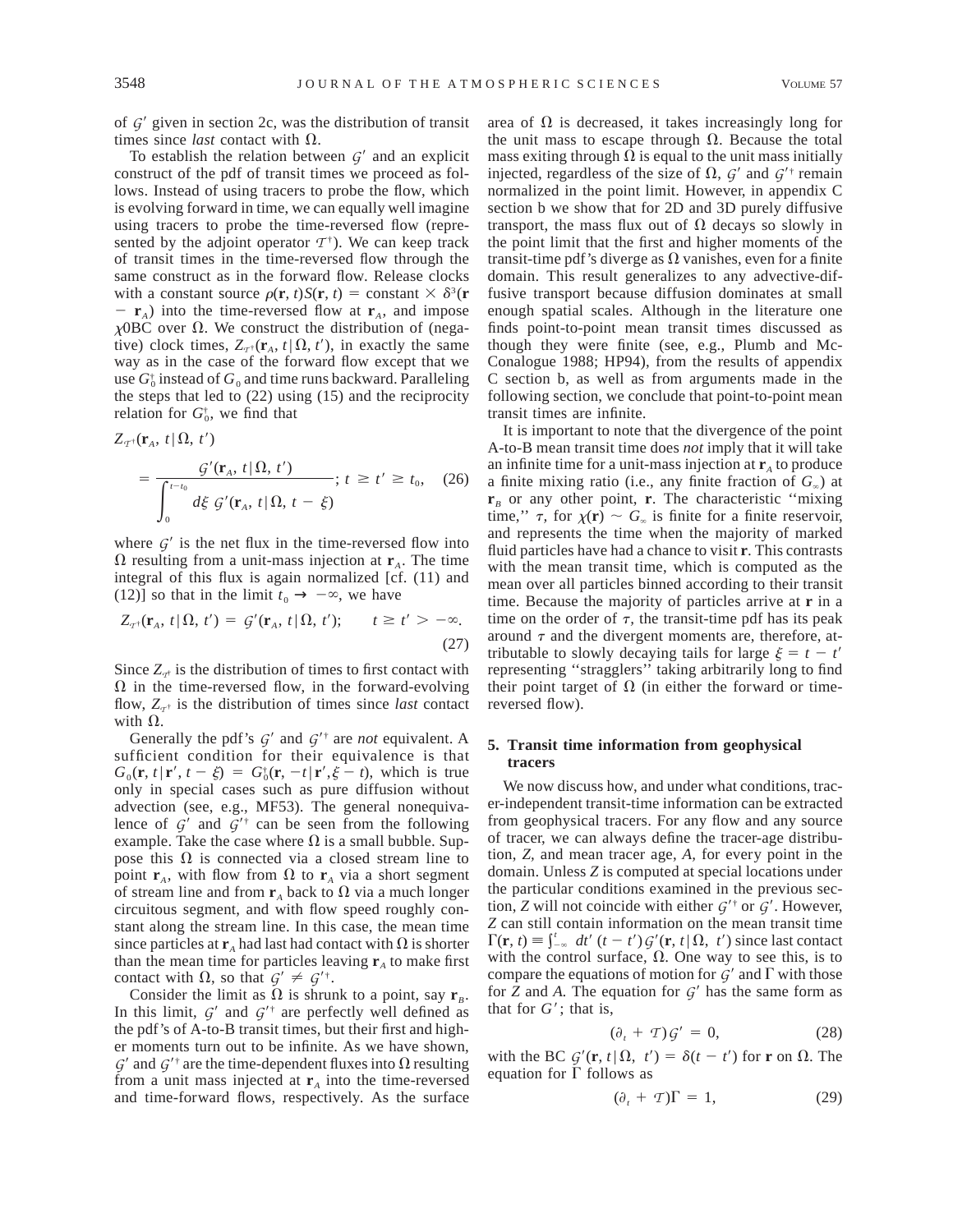with the BC  $\Gamma(\mathbf{r}, t) = 0$  for **r** on  $\Omega$ , as noted by Boering et al. (1996). Equation (29) has in fact been used to define age (e.g., England 1995).

The equation for the locally defined tracer-age distribution, *Z,* may be written from its definition (19) as

$$
(\partial_t + T)Z = [\delta(t - t') - Z]\frac{S}{\chi} - \frac{\mathcal{D}(Z, \chi)}{\chi}, \quad (30)
$$

where for any two scalar fields, *X* and *Y,* we defined  $D(X, Y) = T(XY) - XT(Y) - YT(X)$ . The BC for *Z* follows from the BC for the corresponding  $G<sub>r</sub>$ . The operator *D* represents diffusive coupling, which vanishes when  $\tau$  is a pure advection operator. The first moment of (30) gives the equation of motion for *A*:

$$
(\partial_t + T)A = 1 - \frac{A}{\chi}S - \frac{\mathcal{D}(A, \chi)}{\chi}.
$$
 (31)

Thus,  $A$  and  $\Gamma$  differ through their equations of motion and, generally, also through their BCs. For the case of surface sources,  $S = 0$  in the interior of the domain and (29) and (31) differ through the extra diffusive coupling  $D/\chi$  and the BCs.

We now consider several concrete geophysical examples and illustrate some of the concepts developed using numerical atmospheric transport models. Two models are used: the second-generation GCM of the Canadian Climate Centre (CCC) (McFarlane et al. 1992) and an offline chemical transport model (CTM) developed at the Goddard Institute for Space Studies (GISS) (Prather 1986; Prather et al. 1987). The CCC GCM is a spectral model of the troposphere with T32 horizontal resolution and 10 vertical levels to 10 mb. The tracer transport properties of this model have recently been studied in some detail (Holzer 1999). (For the case of surface BCs with spatial discontinuities, spectral transport produces Gibbs oscillations. For plotting only, lowest-level mixing ratios are, therefore, slightly filtered spatially.) The GISS CTM has a grid resolution of  $7.8^\circ$ lat,  $10^{\circ}$  long, and 21 vertical layers to 0.002 mb ( $\sim$ 90 km) and is driven by a repeated single year of wind and convection data from a version of the GISS GCM with a full stratosphere (Rind et al. 1988). The GISS CTM has been used extensively to study stratospheric tracers (e.g., Hall and Prather 1995). Our purpose here is not to compare results between the two models but rather to illustrate the concepts developed using the model most appropriate for each particular case: CCC GCM for the troposphere and GISS CTM for the stratosphere.

## *a. Inferring mean transit times from tracer distributions: Constant surface sources, zero-flux BC*

Suppose a tracer with no sinks is injected into the atmosphere with a constant source, that is, with  $\rho(\mathbf{r}, t)S(\mathbf{r}, t) = s(\mathbf{r})\Theta(t - t_0)$ , where  $s(\mathbf{r})$  is constant over a patch,  $\Omega$ , close to the earth's surface. The relevant Green function for this problem is *G* (zero-flux BC). Using this source in (20) with  $G_x = G$  and taking the long-time limit  $G \sim G_{\infty}$ , we obtain that the mean tracer age  $A \sim t/2$ . This is intuitive; clocks initialized to zero are injected at a constant rate so that after a long time, *t*, their average clock time reads  $(1/t)$   $\int_0^t t' dt' = t/2$ . Since we are pumping tracer into the atmosphere without any losses, the mixing ratio,  $\chi$ , increases continuously. However, after a long time,  $\chi$  can be decomposed into a linearly growing uniform background,  $\chi_0$ , onto which is superposed a statistically stationary, spatially varying, state,  $\chi^+$ , that is,  $\chi = \chi_0 + \chi^+$ , where  $\chi_0 =$  $s_0 G_\infty t$  with  $s_0 \equiv \int s(\mathbf{r}) d^3 r$  being the total mass injected per unit time.

The deviation  $A^+(\mathbf{r}, t) \equiv A(\mathbf{r}, t) - t/2$  contains nontrivial transit-time information. In the limit of large *t,*  $A^+$  obeys from (31)

$$
(\partial_t + T)2A^+ = 1 - \frac{S}{s_0 G_\infty} - 2\frac{A^+S}{\chi} - 2\frac{\mathcal{D}(A^+, \chi^+)}{\chi}, \quad (32)
$$

where  $A^+$  has zero-flux BCs. The coupling  $\mathcal{D}(A^+, \chi^+)$ and  $A^+S$  are bounded, while  $\chi$  grows like *t*, so that  $\mathcal{D}/\chi$ and  $A^+S/\chi$  vanish like  $1/t$ . Note that in the interior of the atmosphere, where  $S = 0$ ,  $2A^+$  and  $\Gamma$  obey the same equation once  $A^+S/\chi$  and  $\mathcal{D}/\chi$  are negligible. Recall that for  $\Gamma$  zero-mixing-ratio BCs are applied over  $\Omega$ , with zero-flux BCs elsewhere. Thus, to the extent that  $A^+(\mathbf{r}, t) \sim 0$  for **r** on  $\Omega$ , we can consider  $2A^+$  to obey the same BCs as  $\Gamma$ . It follows that

$$
2\Delta A(\mathbf{r}, t) \cong 2A^+(\mathbf{r}, t) \cong \Gamma(\mathbf{r}, t), \tag{33}
$$

with  $\Delta A(\mathbf{r}, t) \equiv A(\mathbf{r}, t) - A(\Omega, t)$ , where  $A(\Omega, t)$  is the (area-weighted) average of A over  $\Omega$ .

To calculate  $\Delta A$  directly from the definition (20) of *A,* one needs to know *G.* Fortunately, however, it is straightforward to show that, in the limit  $t - t_0 \rightarrow \infty$ , the mixing ratio  $\chi$ , resulting from the constant source, obeys the exact identity

$$
2\Delta A = -\frac{\Delta \chi}{s_0 G_\infty},\tag{34}
$$

with  $\Delta \chi(\mathbf{r}, t) \equiv \chi(\mathbf{r}, t) - \chi(\Omega, t)$ , where  $\chi(\Omega, t)$  is the average of  $\chi$  over  $\Omega$ . One can see this from (20) by taking  $t - t_0$  large enough so that the integration range  $(t_0, t)$  can be split into two parts,  $(t_0, t_1)$  and  $(t_1, t)$ , where the intermediate time,  $t_1$ , is chosen so that *G* is indistinguishable from  $G_{\infty}$  (to within some tolerance) over the interval  $(t_0, t_1)$ . The spatial structure of  $\chi$  thus comes from the interval  $(t_1, t)$ , where  $G$  has temporal and spatial structure. Taking the limit of  $A(\mathbf{r}) - A(\mathbf{r})$ as  $t_0 \rightarrow -\infty$  and averaging **r**<sub>*s*</sub> over  $\Omega$  gives (34). From (34) and (33) we have the useful relation

$$
-\frac{\Delta \chi}{s_0 G_\infty} \simeq \Gamma,\tag{35}
$$

which states that the mean transit time,  $\Gamma$ , is approxi-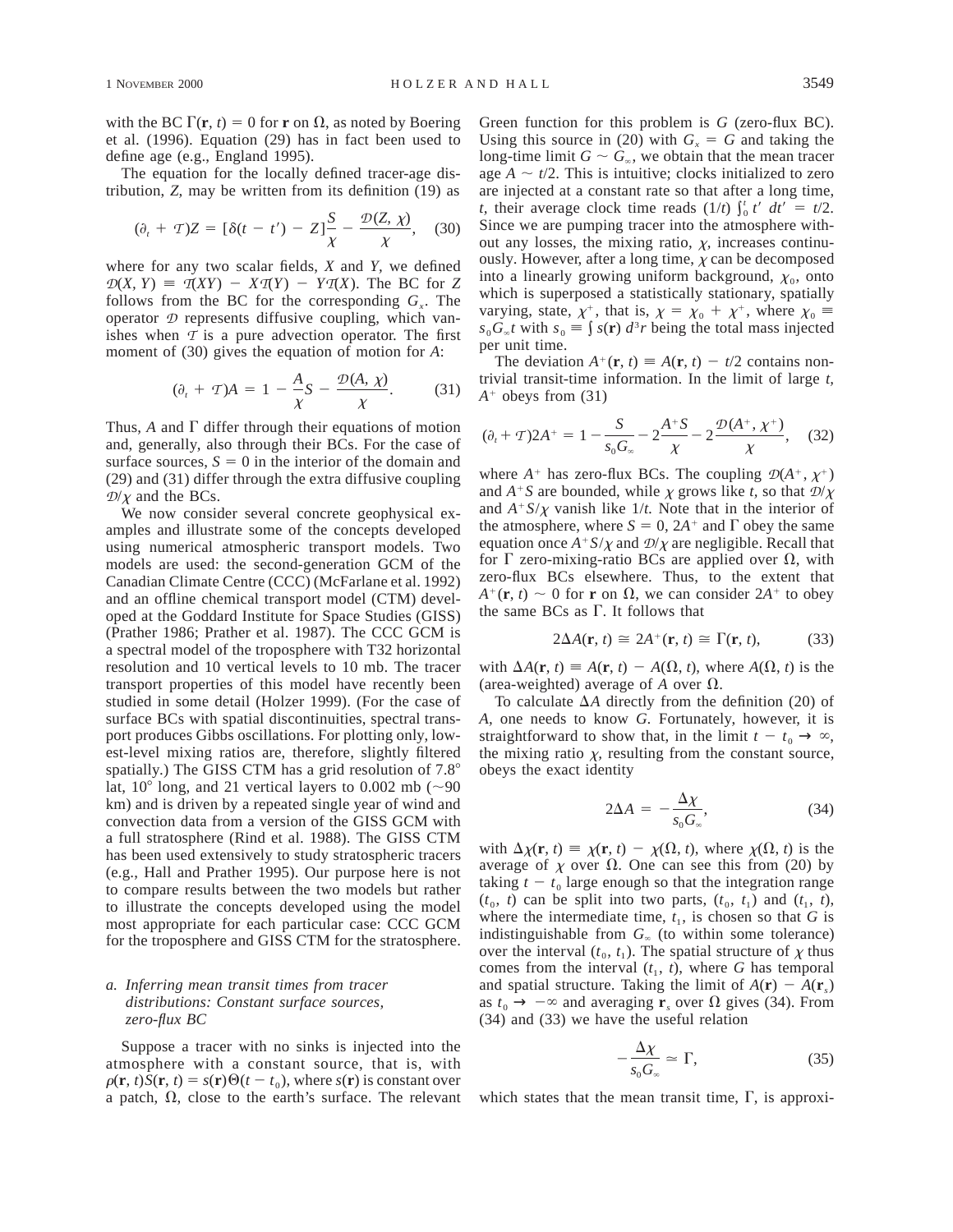mately equal to the time lag for  $\chi(\mathbf{r}, t)$  to catch up to  $\chi(\Omega, t)$ .

How good is the approximation relating  $\Delta A$  and  $\Delta \chi$ to  $\Gamma$  as in (33) and (35)? We could also have arrived at  $(35)$  by using the general boundary propagator,  $G'$ . If we assume that  $\chi$  over  $\Omega$  is known, we can take it as a time-dependent BC on  $\Omega$  (with zero flux elsewhere) and use (10)–(12) to obtain in the limit  $t_0 \rightarrow -\infty$ 

$$
\chi^{+}(\mathbf{r}, t) = -s_0 G_{\infty} \Gamma + \int_0^{\infty} d\xi \int_{\Omega} d^2 r_s G'(\mathbf{r}, t | \mathbf{r}_s, t - \xi)
$$
  
 
$$
\times \chi^{+}(\mathbf{r}_s, t - \xi).
$$
 (36)

We recover (35) to the extent that  $\int_0^{\infty} d\xi \int d^2 \mathbf{r}_s G' \chi^+ \approx$  $\chi^+(\Omega, t)$ , which is exact only if  $\chi^+$  is uniform over  $\Omega$ and time independent corresponding to a strictly uniform, linearly increasing BC over  $\Omega$ , in which case (35) is obtained as an identity (HP94).

Equation (36) shows that the accuracy of approximation (35) hinges on how uniform  $\chi^+$  is over  $\Omega$ , and how close  $\chi^+$  is to being time independent. For constant sources, near-surface mixing ratios can be expected to have a pronounced seasonal cycle, especially in the vicinity of the sources. Thus, it is only in a time average (e.g., over an annual cycle) that the mixing ratio's growth will be close to linear. However, for the time average (indicated by an overbar) of (36) to reduce to the time average of (35), we also need  $\overline{G' \chi^+} \cong \overline{G'} \overline{\chi^+}$ , or more precisely that  $\overline{G' \chi^+} - \overline{G'} \overline{\chi^+}$  is small compared to  $s_0 G_\infty \Gamma$ , that is, that there is small covariance between the transport operator (represented in integral form by  $G'$ ) and the surface BC. Uniformity over  $\Omega$  can be ensured by making  $\Omega$  small enough, but in the limit as  $\Omega$ is shrunk to a point,  $\Gamma$  and  $2\Delta A$  will diverge as discussed in section 4.

The general case of a time-dependent, spatially distributed surface source is quite complicated and a full exploration of this case is beyond the scope of this paper. The difficulties associated with spatially distributed sources lie in the fact that there is no unique reference value to define easily interpreted lag times. We note that a spatially uniform source with time variation can be used to extract higher-order moments of the transit-time pdf.

We now illustrate the correspondence between  $\Gamma$  and  $2\Delta A$  in the troposphere. The CCC GCM was used to simulate the mixing ratio resulting from (a) a constant source applied over a surface patch,  $\Omega$ , and from (b) a BC on mixing ratio enforced over the same patch that increases linearly in time with rate  $\gamma$  (a "ramp" BC). To test our expectation of reasonable agreement between  $\Gamma$  and 2 $\Delta A$  for a small source patch and approximate agreement for extended sources, we performed simulations with two choices of patch size. For the small patch, we chose the 11 grid boxes of the model's 96  $\times$ 48 Gaussian grid within a radius of 790 km of the surface point  $(50.1^{\circ}N, 11.3^{\circ}W)$  in Europe. This patch has only 0.28% of the global surface area to demonstrate the divergence expected as sources become pointlike. The large patch is defined as the land surface of the Northern Hemisphere, excepting that of Africa and South America. In each case the model is run into quasistationary state, so that mixing ratio increases with the same average rate everywhere in the troposphere. For the constant sources this occurs after a time on the order of the tropospheric mixing time  $(\sim 1 \text{ yr})$ , but for the ramp-BC case one has to wait for several typical upper tropospheric  $\Gamma$  before the BC is propagated throughout the troposphere, which for the small patch necessitated runs of several decades. For the ramp-BC case, the mean transit time since last contact with the patch is given by  $\Gamma = -\Delta \chi / \gamma$ , and for the constant-source case  $2\Delta A =$  $-\Delta \chi/(s_0 G_\infty)$ . The differential tracer age, 2 $\Delta A$ , has a large seasonal amplitude (not shown) primarily due to the strong seasonality of *A* over the source region. We, therefore, present only annual averages here.

The results for the small patch are shown in Fig. 8. Note that  $2\Delta A$  is on the order of 15 yr, much larger than the tropospheric mixing time. The shapes of the contours of  $2\Delta A$  and  $\Gamma$  are virtually identical and their amplitudes agree to within 12%–15%. Given the small patch size, we attribute the differences between  $2\Delta A$  and  $\Gamma$  to covariance between transport and surface mixing ratio [cf. (36)]. The fields on the lowest model level show the character of the divergence of  $\Gamma$ : steep gradients surround the source region, corresponding to high mixing ratios in that region. Away from the source region, the pattern of  $\Gamma$  is that of the characteristic stationary-state distribution of mixing ratio. We expect that in the limit of vanishing patch size, the "hole," where  $\Gamma$  drops to zero at the source (corresponding to the peak in mixing ratio), becomes more sharply peaked, driving the characteristic values of  $\Gamma$  to ever higher values, but that the basic pattern of  $\Gamma$  away from the source region remains the same. Because the divergence is localized, it affects the zonal means to a lesser degree and the differences between the Southern Hemisphere values of  $\Gamma$  and those in the vicinity of the source latitude, represent characteristic tropospheric mixing times (Holzer 1999).

In the limit as  $\Omega$  is shrunk to a point, the correspondence (35) between  $\Gamma$  and 2 $\Delta A$  affords new insight into the nature of the divergence (see appendix Cb). Physically, the cause of the divergence is clear in the point limit: a constant source continually deposits mass into an infinitesimal volume, resulting in infinite mixing ratio at the source, and hence infinite  $\Delta \chi$  and  $\Delta A$ .

The relatively good agreement between  $2\Delta A$  and  $\Gamma$ for the small patch is to be contrasted with the results for the large patch shown in Fig. 9. In the constant source case the flow redistributes near-surface mixing ratio over  $\Omega$ , so that there are regions where  $\Delta A \equiv A$  $-A(\Omega) < 0$ . The variations of 2 $\Delta A$  over  $\Omega$  are on the same order as the characteristic tropospheric values of 2 $\Delta A$ . Consequently, 2 $\Delta A$  and  $\Gamma$  have large differences close to  $\Omega$  and, even in the remote Southern Hemisphere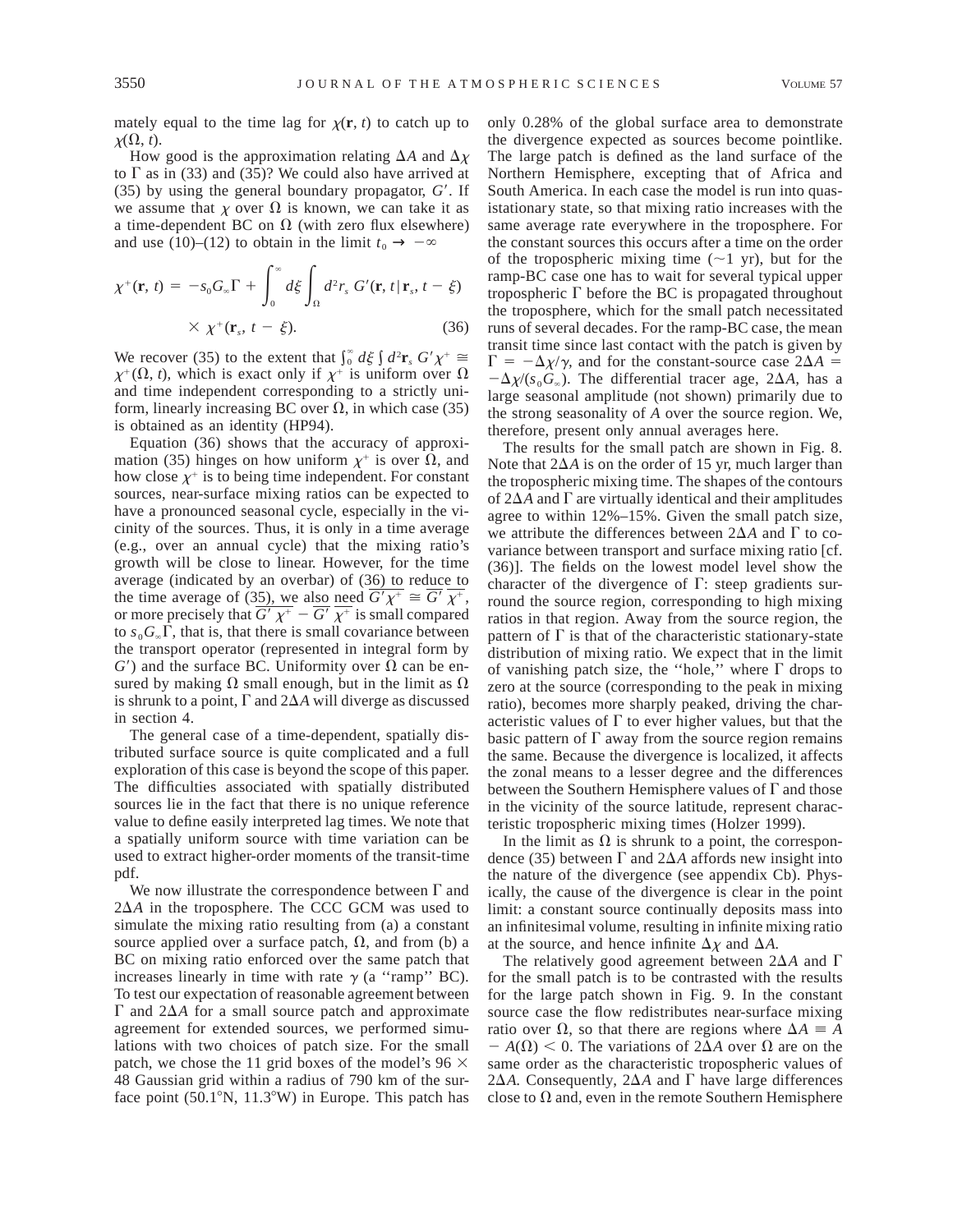

# **Small European Patch Control Surface**

FIG. 8. Annual averages of the differential tracer age,  $2\Delta A$ , and the mean transit time,  $\Gamma$ , as simulated by the CCC GCM for the case of the control surface,  $\Omega$ , being a small patch in Europe centered on (50.1°N, 11.3°W) with 0.28% of the global surface area. The tracer age was computed as  $2\Delta A(\mathbf{r}, t) = [\chi(\Omega, t) - \chi(\mathbf{r}, t)]/(\chi_0 G_\infty)$  from the stationary-state mixing ratio,  $\chi$ , resulting from a constant source over  $\Omega$ . [The reference value,  $\chi(\Omega, t)$ , is the average of  $\chi$  over  $\Omega$ .] The transit time,  $\Gamma$ , was computed as  $[\chi(\Omega, t) - \chi(\mathbf{r}, t)]/\gamma$  from the stationarystate mixing ratio resulting from the ramp BC,  $\chi(\mathbf{r}_s, t) = \gamma t$  for  $\mathbf{r}_s$  on  $\Omega$ . The contour interval is 0.25 yr.

troposphere, the magnitudes of  $2\Delta A$  and  $\Gamma$  differ by a factor of  $\sim$ 1.5, although the contour shapes are similar. For this choice of  $\Omega$ , both  $2\Delta A$  and  $\Gamma$  are on the order of the tropospheric mixing time as expected, since this time should be on the same order as the time since last contact with the Northern Hemisphere surface.

## *b. Transit-time pdf's to first and since last surface contact: Interior source, zero-mixing ratio BC*

Given a constant source in the interior of the geophysical reservoir, with  $\chi$ OBC over some control surface,  $\Omega$ , tracer age can be defined at any point **r**, but does not everywhere reduce to a source-to-**r** transit time. Fluid particles are labeled with clocks at the source and these clocks are removed at  $\Omega$ . A fluid particle is not assigned a new clock until it recirculates to the source. Thus, unlabeled fluid always mixes with labeled fluid and  $\chi$  does not continually grow in time, so that  $\mathcal{D}/\chi$ in Eq. (31) for *A* never vanishes. In terms of the flux picture of transit-time distributions, the flux from an interior pulse is only a transit-time pdf (the pdf to first contact) when it is the total flux into  $\Omega$ . With this configuration it is, therefore, only possible to deduce the source-to-surface transit-time pdf.

Geophysical realizations of interior sources with approximate zero-mixing ratio BCs are provided by stratospheric emissions that rapidly rain out of the atmosphere upon reaching the lower troposphere. For example, the flux of radiocarbon out of the atmosphere in response to the stratospheric nuclear bomb tests of the 1950s contains information on the source-to-surface transittime pdf. Aerosols from volcanic eruptions and longlived emissions from high-flying aircraft may also provide such information, if their signals can be sufficiently separated from the background. For the oceans, one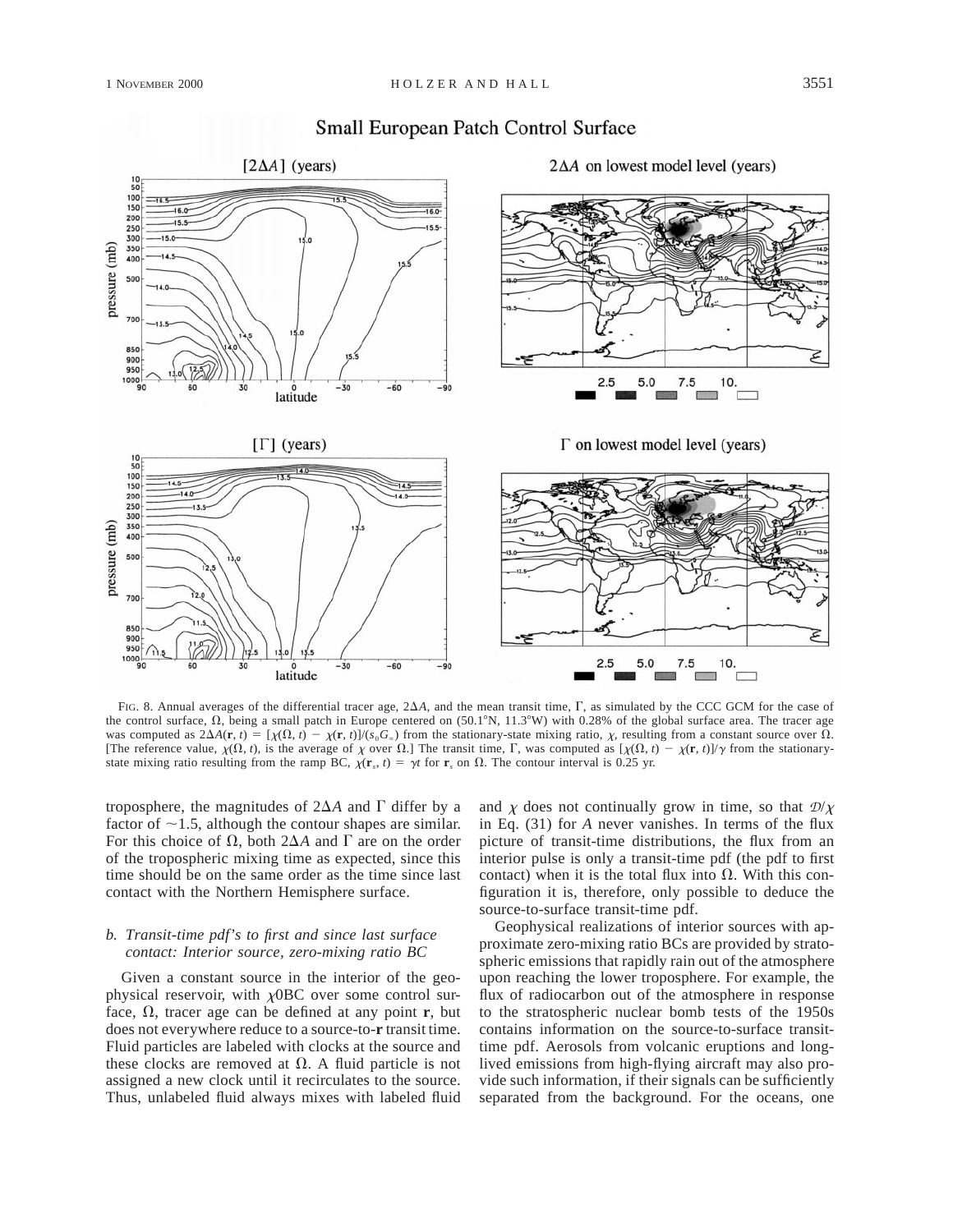

# Northern Hemisphere Landmass Control Surface

FIG. 9. As for Fig. 8 with  $\Omega$  consisting of the Northern Hemisphere landmass except that of Africa and South America. (Note that the grayscale is different from that of Fig. 8.)

could imagine a man-made artificial release of some suitable tracer, with the atmosphere providing a uniform BC on the oceanic mixed layer concentration. The normalized net flux into the atmosphere as a function of time would be equivalent to the release-point-to-oceansurface transit-time pdf.

Interior sources can easily be incorporated into numerical models of geophysical flows to extract transit times of interest. We demonstrate this by using the GISS CTM to explicitly generate  $G_0$  for the source point  $\mathbf{r} =$  $(3.9°N, 175°W, 34 mb)$  in the lower tropical stratosphere with a  $\chi$ OBC over the earth's surface (lowest model level). Spatially the source occupies a single CTM grid box (in the vertical from 46 to 22 mb), and in time the source is "on" for an entire month. Thus, the response to this source is a smoothed  $G_0$  resulting from a convolution with a 1-month square pulse in time. We generate 12 such smoothed  $G_0$ , one for the source being on for each month of the year. The net flux into the earth's surface was computed from the tracer mass loss rate as  $-\partial_t M_0(t | \mathbf{r}', t')$  [cf. (25)], which gives us the pdf,  $G^{\prime \dagger}$  of transit times to *first* contact with the surface. To contrast this against the pdf of transit times since *last* contact with the surface, we computed a smoothed  $G'$  by holding the mixing ratio in the lowest model level at unity for a 1-month period and thereafter enforcing  $\chi$ OBC over the lowest model level. This was again done for 12 such month-long pulses in the surface BC, one for each month of the year. Monthly means of the resulting pdf's,  $G'(\mathbf{r}_A, t | \Omega, t')$  and  $G'^{\dagger}(\Omega, t | \mathbf{r}_A, t')$ , are shown in Fig. 10 as a function of elapsed time  $\xi = t$  $t'$ , averaged over the 12 source times.

The pdf's  $G'$  and  $G'^{\dagger}$  are quite different, as may be expected. Air travels from the surface to the lower tropical stratosphere via efficient convective mixing in the tropical troposphere and vertical advection through the tropical lower stratosphere. The dominant paths from the surface to **r** through the tropical tropopause are, therefore, expected to have relatively short transit times compared to the paths leading from **r** to the surface,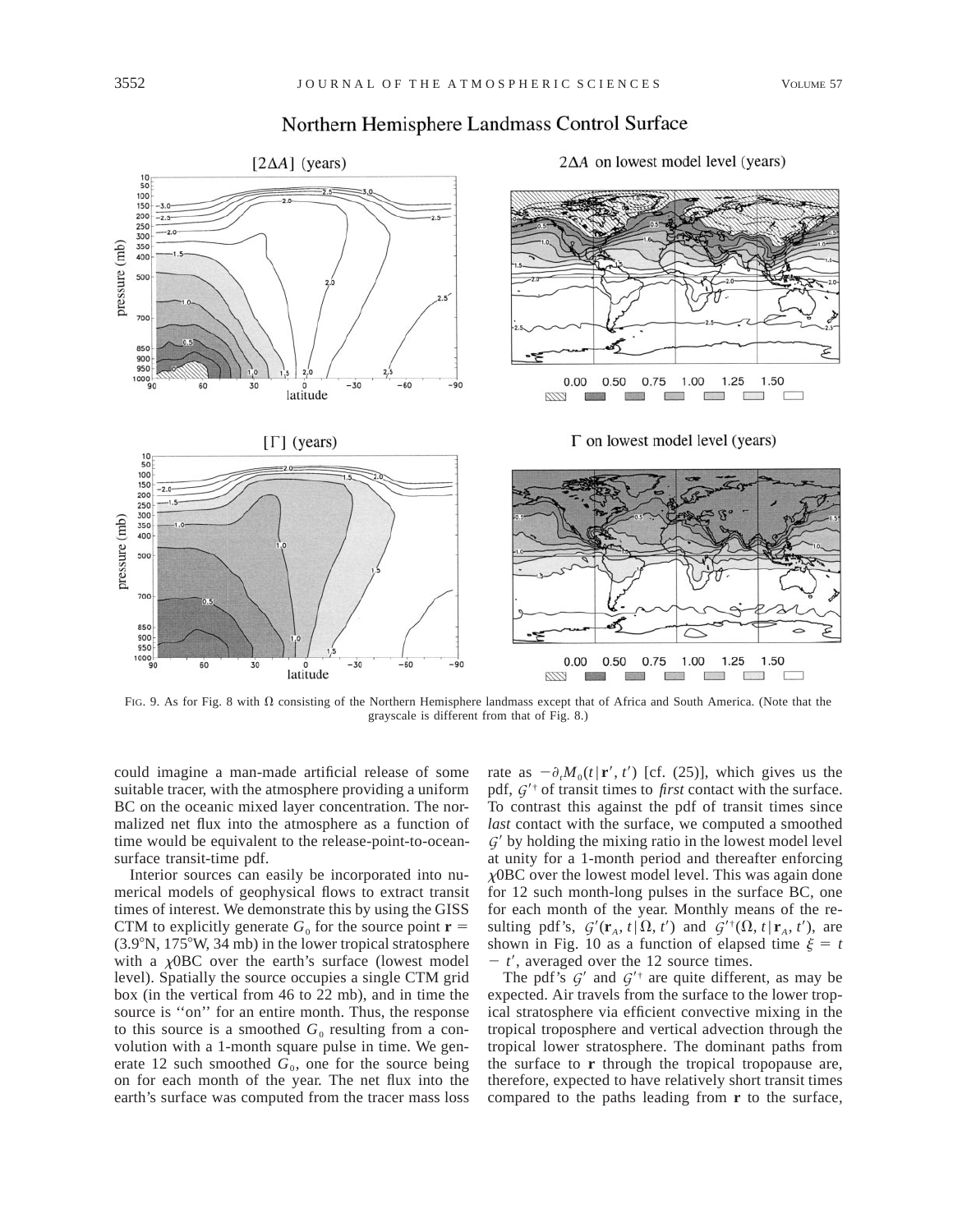

FIG. 10. The pdf of transit times,  $G^{\prime\dagger}$  (solid line), to first contact with the earth's surface from the point  $\mathbf{r} = (3.9^{\circ} \text{N}, 175^{\circ} \text{W}, 34 \text{ mb})$ in the tropical lower stratosphere, and the pdf of transit times,  $G<sup>2</sup>$ (dashed line), at **r** since last contact with the earth surface, as simulated by the GISS CTM. The pdf  $G'$  was computed as the response to a 1-month, full-surface pulse BC. Twelve  $G'$  and  $G'^{\dagger}$  pdf's were computed with source and BC pulses for each month of the year. Shown is the dependence on elapsed time  $\xi = t - t'$  averaged over the 12 source times. Arrows indicate a mean transit time of 0.74 yr for  $G'$ , and of 2.66 yr for  $G'^{\dagger}$ . The inset shows a schematic of zonally averaged atmospheric transport. The gray shading indicates the tropopause. The dashed arrows represent paths that contribute to  $G'$  and involve rapid tropical convection. The solid lines represent return paths from **r** back to the surface via the stratospheric circulation and stratosphere–troposphere exchange. The return paths contribute to  $G^{\prime \dagger}$ .

which involve slow stratospheric circulation to the midlatitude tropopause where tracer then mixes with the troposphere again. Correspondingly, the pdf,  $G'$ , of times since last surface contact has a relatively narrow peak at about 0.25 yr and a mean-transit time of 0.74 yr, while the pdf,  $G^{\prime\dagger}$ , of times to first surface contact is much broader (indicating a greater multiplicity of pathways) with a peak at 1.3 yr and a mean-transit time of 2.7 yr.

### *c. Nonstationary tracer age: An oceanic example*

In many geophysical examples mean transit times cannot be readily inferred from tracers because the tracer distribution is in a transient state. In such cases, not all fluid particles carry a tracer clock, so that observations in general represent averages over labeled and unlabeled fluid. Consider anthropogenic tracers, such as the CFCs, in the ocean. The atmospheric evolution of CFCs acts as a time-dependent BC at the ocean surface, which then propagates into the deep ocean. Most ocean water, however, has not made contact with the surface during the time CFCs have been present in the atmosphere, approximately the past 40 yr. Thus, there is ''clean'' ocean water available to mix with CFC-labeled water, preventing the interpretation of a CFC lag time as a mean transit time since last surface contact.

A technique to counter the dilution of tracer-labeled fluid makes use of the ratio of tracers, such as CFC-11/ CFC-12, both of which have been present in the atmosphere for similar times (e.g., Haine and Richards 1995). The idea is to exploit the fact that the ratio of tracer concentrations in a water parcel is not affected by the presence of unlabeled water, which dilutes each tracer by an equal fraction. If the ratio of the effective sources of the two tracers at the ocean surface increases linearly in time, a simple interpretation of the tracer ratio follows. Taking  $S_2(\mathbf{r}, t) = \gamma t S_1(\mathbf{r}, t)$ , where  $\gamma$  is a constant rate, and using the definition (20) of mean tracer age, it is straightforward to derive that the tracer ratio,  $R \equiv \chi_2/\chi_1$ , is related to the tracer age,  $A_1$ , of  $\chi_1$  through

$$
R = \gamma(t - A_1), \tag{37}
$$

assuming no internal tracer sources and that both surface sources "switched on" at  $t = 0$ . Thus, *R* contains information on the mean transit time of  $\chi_1$ -labeled fluid elements, but *R* will *not* be related to the flow's mean transit time since last surface contact until a statistical stationary response to the sources is achieved and the diffusive coupling term,  $\mathcal{D}$ , vanishes in Eq. (31) for  $A_1$ . This may take millennia in the deep ocean. How the stationary-sate mean tracer age,  $A_1$ , is related to the moments of the transit-time pdf depends on the structure of  $S_1$ . (The case of constant  $S_1$  is discussed in section 5a.)

### **6. Summary and conclusions**

To make the best use of the transport information provided by geophysical tracer observations and to interpret transport properties of numerical models, one needs a conceptual and analytical framework allowing clear physical interpretation. In this paper we have presented such a framework by defining the tracer-age distribution and exploring its relationship with transit-time pdf's using the passive-tracer Green function. The pdf of transit times  $G'$ , since the fluid elements comprising a fluid parcel had last contact with a specified surface  $\Omega$  (the age spectrum of HP94) was shown to be the  $\Omega$ -integrated propagator,  $G'$ , of arbitrary mixing-ratio BCs on  $\Omega$ . By expressing  $G'$  in terms of the appropriate Green function, we found that  $G'(\mathbf{r}, t | \Omega, t')$  is the time series of flux into  $\Omega$  resulting from a unit-mass injection at (**r**, *t*) into the time-reversed flow.

The Green function of the tracer transport equation allows one to decompose tracer mixing ratio into contributions injected into the flow at each time interval in the past. Tracer particles can thus be thought of as clocks that are started when they are injected into the flow. This simple idea led us to a natural and literal definition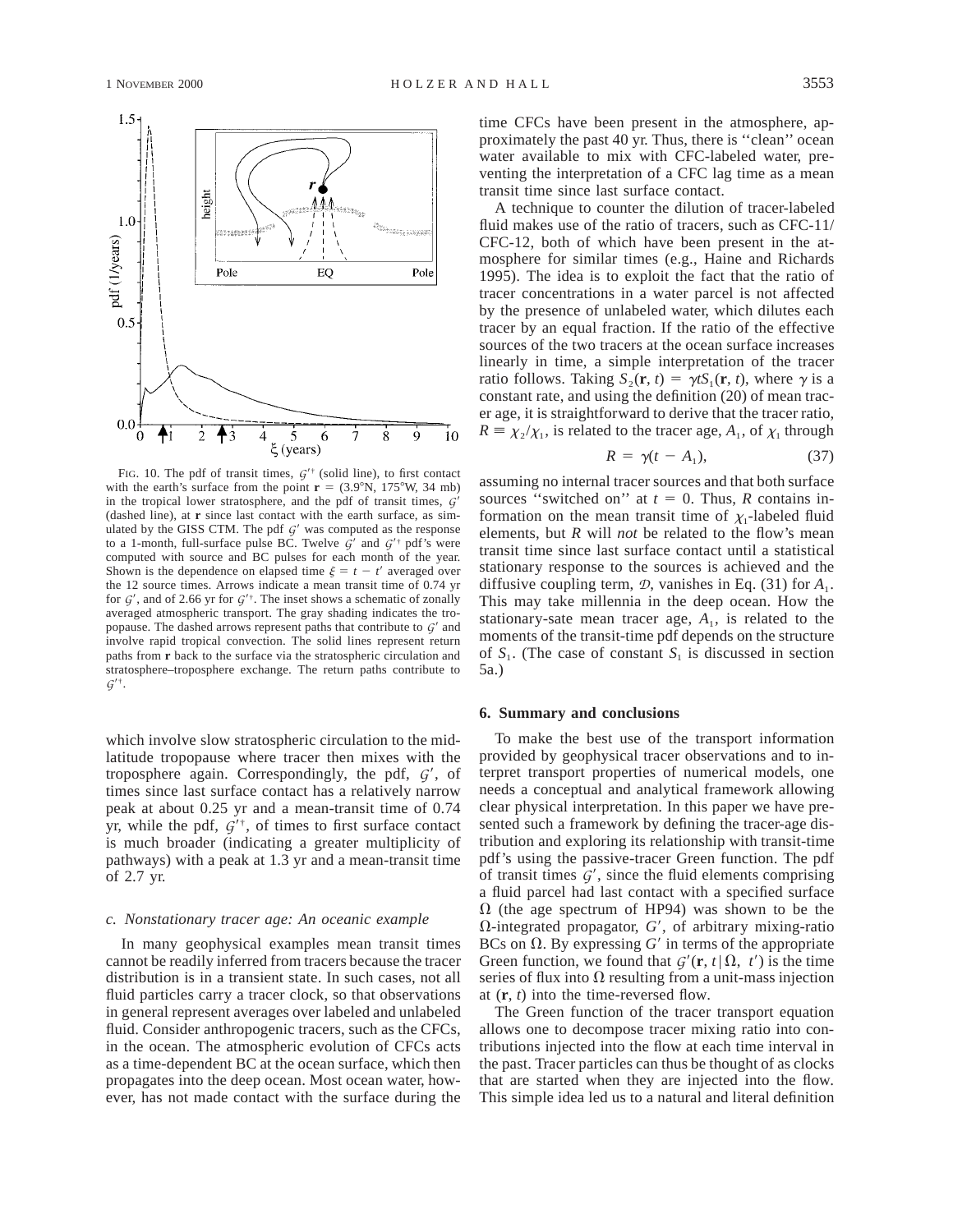of a tracer-age distribution, *Z,* and its mean, the mean tracer age, *A,* which are generally distinct from a transittime pdf and a mean transit time for the flow. The tracerage distribution, *Z,* bins the mass of clocks according to the time they read. We used *Z* to explicitly construct a pdf of transit times from some point **r** to a surface,  $\Omega$ . With a constant source at **r** and a carefully chosen volume (surrounding  $\Omega$ ), for which mass fractions of a given clock time interval are computed, *Z* can be reduced to  $G'$ . This construction gives a precise physical interpretation of  $G'(\mathbf{r}, t | \Omega, t')$  as the pdf of times since fluid at **r** had *last contact* with  $\Omega$  and also establishes its adjoint,  $G'(\Omega, t' | \mathbf{r}, t)$ , as the pdf of times for fluid at **r** to have *first contact* with  $\Omega$ . Except for purely diffusive flow,  $G'$  and  $G'^{\dagger}$  are generally not equivalent.

Using a the GISS CTM, we gave explicit examples of the pdf  $G'$  of transit times since air at a point **r** in the lower tropical stratosphere had last surface contact and the pdf  $G^{\prime \dagger}$  for air at **r** to have first surface contact. The two pdf's are markedly different. Transport to **r** from the surface is dominated by rapid tropical convection to the tropopause, followed by direct upward advection in the lower tropical stratosphere, while subsequent transport back to the troposphere involves the slower stratospheric circulation to reach the midlatitude tropopause. In this example  $G^{\prime\dagger}$  was obtained as the flux of tracer into the earth's surface resulting from a unitmass injection at  $(\mathbf{r}, t')$  with zero-mixing-ratio BCs over the earth's surface. If  $G^{\prime\dagger}$  were of interest for all **r** in the stratosphere (e.g., to obtain stratospheric residence times for tracer emitted at different locations), it would be impractical to simulate unit-mass injections from every point. However, because of the equivalence of  $G^{\prime\dagger}$ and a boundary propagator in the time-reversed flow,  $G^{\prime\dagger}$  could be computed at every point as a response to a pulse BC for the adjoint numerical model.

It is natural to consider point-to-point transit times. However, while the point-to-point transit-time pdf is well defined, its moments, including the mean transit time, are infinite in two and three dimensions. For a finite-sized reservoir such as the atmosphere, this infinite mean transit time does not imply that a unit mass released at **r**9 will produce a finite mixing ratio at **r** only after an infinite time. The majority of tracer particles arrive at **r** after a finite time, but there are a sufficient number of particles taking arbitrarily long to find their point target of  $\Omega$  to make the mean time for particles to have visited **r** via all possible paths infinite. This highlights the fact that any transit-time pdf not only depends on the flow but also on the geometry of the control surface,  $\Omega$ , and the dimensionality of the problem. We note, however, that when  $\Omega$  is a large, extended region, the transit times since last, and to first,  $\Omega$  contact are not very sensitive to the geometry of  $\Omega$ . For example, whether  $\Omega$  is the entire earth's surface or just the Northern Hemisphere has only a minor impact on the mean transit time since last contact for stratospheric air parcels. Even though the magnitude of mean transit times sharply increases when  $\Omega$  is shrunk to a small surface patch, we find that the *gradients* of the mean transit time are only affected in the vicinity of  $\Omega$ . For example, stratospheric transit-time differences with respect to the tropical tropopause are insensitive to the size of a surface  $\Omega$ .

To illustrate how transit-time information can be extracted from geophysical tracers, we compared the equations of motion for mean tracer age and mean transit time. In source-free regions, the equation for mean tracer age has an extra diffusive coupling, *D*, between mixing ratio and mean tracer age. This coupling vanishes only when tracer is sampling all possible paths from the source to the point of interest. For a steady source and zero-flux BCs, the stationary-state mixing ratio referenced to the source region is directly proportional to mean tracer age similarly referenced to the source region. However, this differential mean tracer age is only approximately equal to the mean time since last contact with the source region. The approximation holds only for time averages long enough so that tracer from the constant source is increasing at an approximately steady rate at the source, to the degree that tracer is uniform over the source region, and to the degree that seasonal covariances between transport and mixing ratio at the source can be neglected. Using the CCC GCM, we demonstrated that this approximation holds to within  $\sim 10\%$ when  $\Omega$  is a small surface patch, but when  $\Omega$  consists of the Northern Hemisphere landmass, the two measures of mean transit time differ by a factor of  $\sim$ 2 in the troposphere. The large discrepancy for extended source regions highlights the basic difficulty with extended sources that there is no unique reference value for defining easily interpretable lag times.

The distribution of anthropogenic tracers in the ocean is in a transient state, which prevents ''snapshots'' of tracer lag times from being interpreted as mean transit times. Consequently, ratios of tracers, such as CFC-11/ CFC-12, are often resorted to for the extraction of transport timescales. Using the framework developed here, we have shown that for the special case, where the ratio of the sources increases linearly in time, the ratio of mixing ratios at a point **r** in the ocean has a concrete interpretation in terms of the mean tracer age since last surface contact. This tracer age has no simple relation to the moments of the transit-time pdf, because not all paths available to water from the surface to **r** have been sampled by tracer. Nonetheless, mean tracer age may be useful to help interpret constraints on ocean models.

We have given precise definitions and interpretations of transit-time and tracer-age distributions, and hope that the framework developed will be helpful in future investigations of geophysical transport. We have presented a few examples, but many issues remain to be explored. These include how best to deal with spatially extended sources, the detailed dependence of mean transit times on the size of the source region, the physics that sets the length scale over which a point source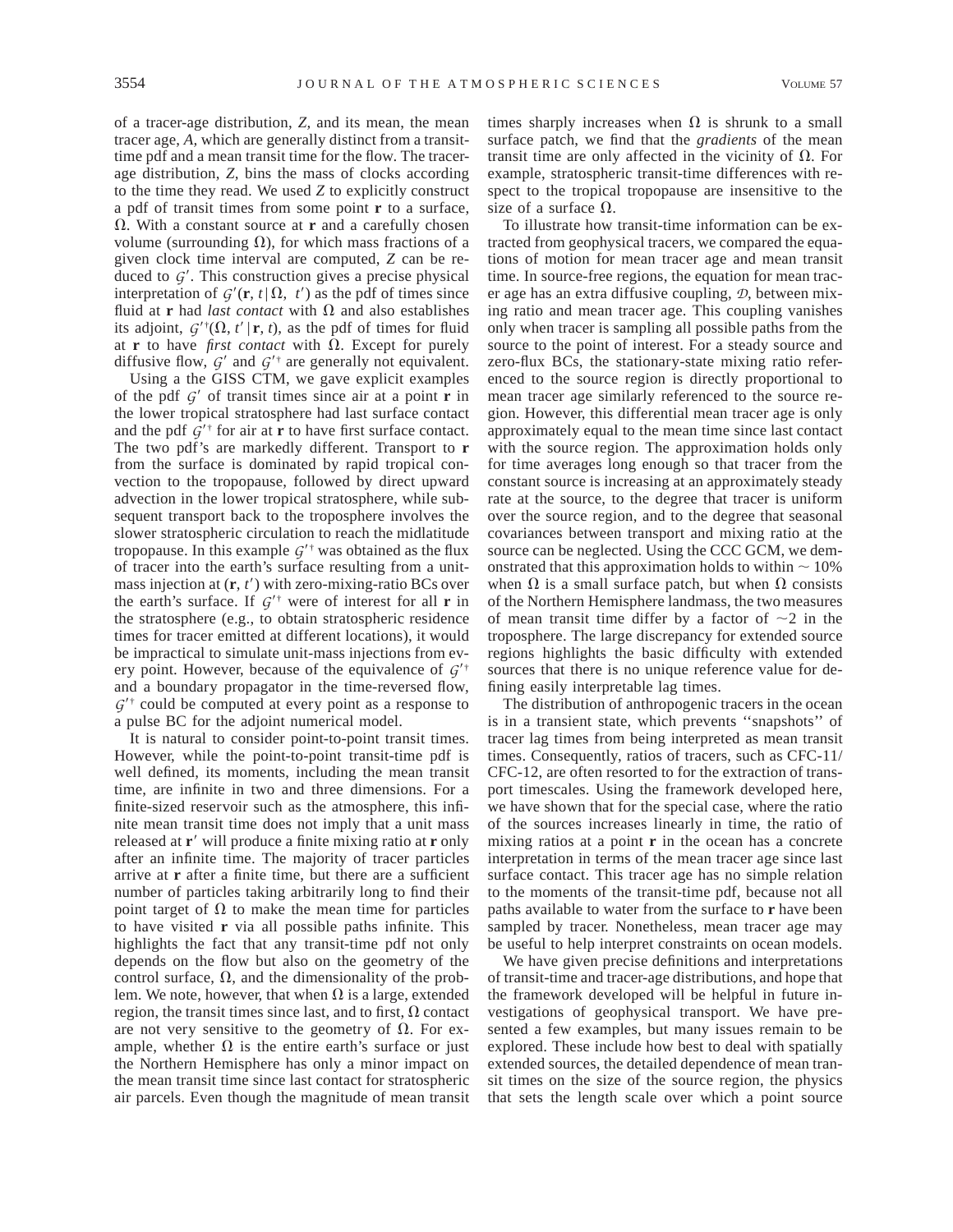sustains high gradients in the presence of turbulent flow, and generally an investigation of how different paths corresponding to different dynamical mechanisms contribute to the transit-time pdf. In addition to being useful in the context of the atmosphere, the framework of this paper may also help to interpret oceanic transport timescales inferred from tracers and tracer ratios having sources with various time variations. For example, natural radiocarbon, which has known atmospheric abundance due to cosmogenic generation and decays in the ocean with its isotopic half-life of 5568 yr, has been used to establish oceanic timescales (e.g., Broeker et al. 1988) that likely approximate mean transit times closely.

*Acknowledgments.* We thank Greg Flato and Ron Miller for enjoyable discussions on subtle aspects of diffusive transport. Tim Hall acknowledges support from the NASA Atmospheric Effects of Aviation Program.

### APPENDIX A

### **General Solution and Advective-Diffusive Case**

To derive the general solution of (1) in terms of *G,* we also need the equation of motion for the adjoint Green function,  $G^{\dagger}(\mathbf{r}, t | \mathbf{r}_0, t_0)$ , which takes tracer from  $(\mathbf{r}_0, t_0)$  to  $(\mathbf{r}, t)$  in the time-reversed flow. The equation for  $G^{\dagger}$  is obtained by replacing T with its adjoint  $T^{\dagger}$ and reversing time,  $t \rightarrow -t$  [see, e.g., Morse and Feshbach (1953), hereafter MF53)], which gives

$$
(-\partial_t + \mathcal{T}^{\dagger})G^{\dagger}(\mathbf{r}, t | \mathbf{r}_0, t_0)
$$
  
= 
$$
\frac{1}{\rho(\mathbf{r}, t)} \delta^3(\mathbf{r} - \mathbf{r}_0) \delta(t - t_0).
$$
 (A1)

Following MF53, the general solution of (1) is now derived as follows. Multiply (1) with  $\rho(\mathbf{r}, t)$  $G^{\dagger}(\mathbf{r}, t | \mathbf{r}', t')$  and (A1) by  $\rho(\mathbf{r}, t) \chi(\mathbf{r}, t)$  and subtract the two resulting equations to obtain

$$
\partial_t[\rho(\mathbf{r}, t)\chi(\mathbf{r}, t)G^{\dagger}(\mathbf{r}, t|\mathbf{r}_0, t_0)]
$$
  
\n
$$
-\nabla \cdot \mathbf{C}[G^{\dagger}(\mathbf{r}, t|\mathbf{r}_0, t), \chi(\mathbf{r}, t)]
$$
  
\n
$$
= \rho(\mathbf{r}, t)G^{\dagger}(\mathbf{r}, t|\mathbf{r}_0, t_0)S(\mathbf{r}, t)
$$
  
\n
$$
-\chi(\mathbf{r}, t)\delta^3(\mathbf{r}-\mathbf{r}_0)\delta(t-t_0), \qquad (A2)
$$

where we have defined

$$
\nabla \cdot \mathbf{C} = \rho(\mathbf{r}, t) [\chi(\mathbf{r}, t) \mathcal{T}^{\dagger} G^{\dagger}(\mathbf{r}, t | \mathbf{r}_0, t_0) \n- G^{\dagger}(\mathbf{r}, t | \mathbf{r}_0, t_0) \mathcal{T} \chi(\mathbf{r}, t)] \n+ \chi(\mathbf{r}, t) G^{\dagger}(\mathbf{r}, t | \mathbf{r}_0, t_0) \partial_t \rho(\mathbf{r}, t), \quad (A3)
$$

and  $\nabla$ , *T*, and  $T^{\dagger}$  all act on **r**. Equation (A3) may be considered a generalization of Green's theorem. Now integrate (A2) with respect to **r** over the entire domain and with respect to *t* from  $t = 0$  to  $t = t_0^+$ , where  $t_0^+$  is just slightly larger than  $t_0$ . Under this  $dt$   $d^3r$  integral, the last term of (A2) becomes  $\chi(\mathbf{r}_0, t_0)$ , which is then equal to

$$
\chi(\mathbf{r}_0, t_0) = \int d^3r \, \rho(\mathbf{r}, 0) \chi(\mathbf{r}, 0) G^{\dagger}(\mathbf{r}, 0 | \mathbf{r}_0, t_0) \n+ \int_0^{t_0^+} dt \, \rho(\mathbf{r}, t) G^{\dagger}(\mathbf{r}, t | \mathbf{r}_0, t_0) S(\mathbf{r}, t) \n+ \int_0^{t_0^+} dt \int_0^{t_0^+} d^2r \, \hat{\mathbf{n}} \cdot \mathbf{C} [G^{\dagger}(\mathbf{r}, t | \mathbf{r}_0, t_0), \chi(\mathbf{r}, t)],
$$
\n(A4)

where we used the (adjoint) causality relation that  $G^{\dagger}(\mathbf{r}, t_0^+ | \mathbf{r}_0, t_0) = 0$ , and replaced the volume integral of  $\nabla \cdot \mathbf{C}$  with the surface integral of  $\hat{\mathbf{n}} \cdot \mathbf{C}$  over the boundary of the tracer domain (denoted by  $\partial$ ). Now relabel variables  $(\mathbf{r}_0, t_0) \rightarrow (\mathbf{r}, t)$  and  $(\mathbf{r}, t) \rightarrow (\mathbf{r}', t')$ and express  $G^{\dagger}$  in terms of  $G$  by using the reciprocity relation  $G^{\dagger}(\mathbf{r}_1, t_1 | \mathbf{r}_2, t_2) = G(\mathbf{r}_2, t_2 | \mathbf{r}_1, t_1)$  to obtain (4) with **C** defined through (A3). (A reciprocity relation of this form generally holds for Green functions—for a derivation see, e.g., MF53.)

For the advective-diffusive transport operator (3) the adjoint is obtained by replacing **v** with  $-\mathbf{v}$ , while the diffusive operator remains unchanged. Substituting (3) and its adjoint into (A3), we obtain

$$
\nabla \cdot \mathbf{C}(\psi, \phi) = \nabla \cdot [\kappa \rho(\psi \nabla \phi - \phi \nabla \psi) - \rho \mathbf{v} \psi \phi],
$$
\n(A5)

where we made use of the fluid-mass continuity equation,  $\partial_{\mu} \rho + \nabla(\mathbf{v}\rho) = 0$ . Using the form (A5) for  $\nabla \cdot \mathbf{C}$ in (A3) gives the general advection-diffusion boundary term  $(5)$ .

### APPENDIX B

### **Analytical Solutions for a Simple 1D Model**

It is useful to demonstrate the relationships derived in section 2 in terms of explicit analytical solutions for a simple 1D diffusion model. Because of its simplicity, appropriateness to the atmosphere, and to make direct contact with the work of Hall and Plumb (1994, herafter HP94) we consider the model

$$
\partial_t \chi - \rho^{-1} \kappa \partial_z \rho \partial_z \chi = S, \tag{B1}
$$

where the height  $z \ge 0$ ; the air density,  $\rho$ , has the form  $\rho(z) = \rho_0 \exp(-z/H)$ ; and the diffusivity  $\kappa$ , scale height *H*, and density scale  $\rho_0$  are constants. We nondimensionalize (B1) via  $z/H \to z$ ,  $t(\kappa/H^2) \to t$ ,  $\rho/\rho_0 \to \rho$ . Since the transport operator here is constant in time, *G,*  $G_0$ , and  $G'$  are simple functions that can depend on time only through  $\xi = t - t'$ . The Green functions of (B1) are defined by replacing the source *S* with  $\delta(\xi)\delta^3(\mathbf{r} - \mathbf{r})$ **r**')/ $\rho(\mathbf{r}')$  which in 1D reduces to  $\delta(\xi)\delta(z - z')/\rho(z')$ . Using standard methods, we calculate *G* as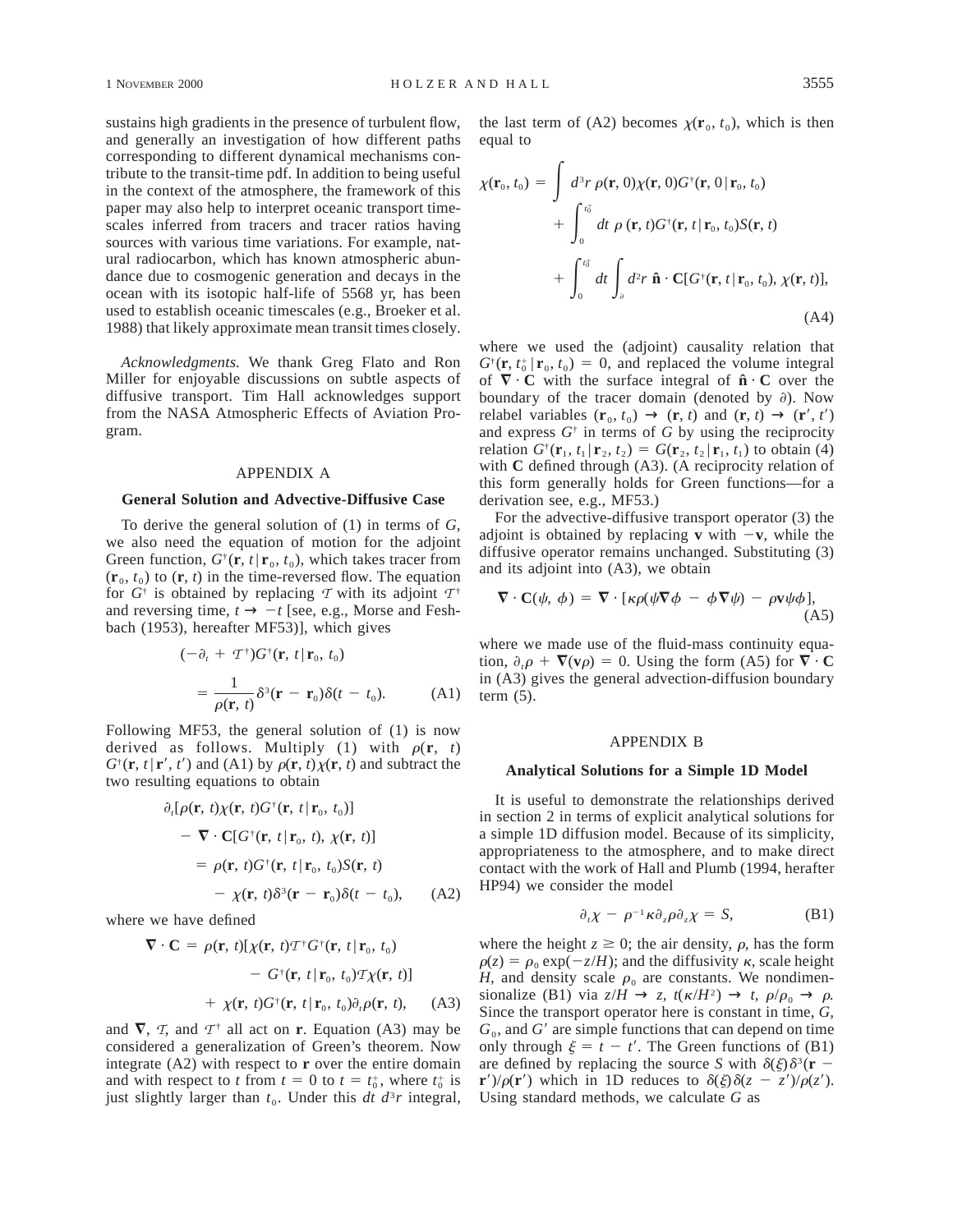$$
G(z, z', \xi) = \frac{\Theta(\xi)}{2} \operatorname{erfc}\left(\frac{z + z' - \xi}{\sqrt{4\xi}}\right)
$$

$$
+ \frac{\Theta(\xi)}{\sqrt{4\pi\xi}} \left\{ \exp\left[-\frac{(z + z' - \xi)^2}{4\xi}\right] + e^{z'} \exp\left[-\frac{(z - z' - \xi)^2}{4\xi}\right] \right\},\tag{B2}
$$

and  $G_0$ , with control "surface" at  $z = 0$ , as

$$
G_0(z, z', \xi) = \frac{\Theta(\xi)}{\sqrt{4\pi\xi}} \left\{ e^{z'} \exp\left[ -\frac{(z - z' - \xi)^2}{4\xi} \right] - \exp\left[ -\frac{(z + z' - \xi)^2}{4\xi} \right] \right\}.
$$
 (B3)

(Both  $G$  and  $G_0$  are nondimensionalized by multiplication with *H* $\rho_0$ .) Note that the long-time limits  $G_{\infty}$  = 1 and  $\lim_{\xi \to \infty} G_0 = 0$ .

The general relationship (13) between the boundary propagator  $G'$  and  $G_0$  becomes

$$
G'(z, \xi) = \partial_{z'} G_0(z, z', \xi)|_{z'=0}.
$$
 (B4)

From  $(B3)$  and  $(B4)$   $G'$ , which in 1D is also the transit time pdf  $G'$ , follows as

$$
G'(z, \xi) = G'(z, \xi)
$$
  
=  $\Theta(\xi) \frac{z}{\xi \sqrt{4\pi\xi}} \exp\left[-\frac{(z-\xi)^2}{4\xi}\right],$  (B5)

which is the nondimensional form of  $G'$  as given by HP94 [*G'* is nondimensionalized through  $(H^2/\kappa)G' \rightarrow$ *G*<sup> $\prime$ </sup>]. We may rewrite (B4) as  $G'(z, \xi) = \lim_{z \to 0} G_0(z, \xi)$  $z'$ ,  $\xi$ / $z'$ , which is the 1D-model version of (15).

The probability,  $M = \int_0^{\infty} dz \ e^{-z} G(z, z', \xi) = 1$ , while  $M_0 = \int_0^\infty dz \ e^{-z} G_0(z, z', \xi)$  is given by

$$
M_0(z', \xi) = M_0^*(z', -\xi)
$$
  
= 
$$
\frac{\Theta(\xi)}{2} \left[ \operatorname{erfc}\left(\frac{\xi - z'}{\sqrt{4\xi}}\right) - e^{z'} \operatorname{erfc}\left(\frac{\xi + z'}{\sqrt{4\xi}}\right) \right],
$$
 (B6)

from which (14),  $G'(z, \xi) = -\partial_{\xi}M_{0}^{+}(z, -\xi)$ , is readily verified. The population particle-age pdf,  $P(\xi)$ , is given by

$$
P(\xi) = M'(\xi)/M_A = \Theta(\xi) \left| \frac{e^{-\xi/4}}{\sqrt{\pi \xi}} - \frac{1}{2} \operatorname{erfc} \left( \frac{\sqrt{\xi}}{2} \right) \right|, \quad \text{(B7)}
$$

where  $M_A = 1$ , here. Note the singularity  $P(\xi) \rightarrow$  $1/\sqrt{\pi \xi}$  as  $\xi \to 0^+$ , but that  $\int_0^{\infty} d\xi P(\xi) = 1$  and  $\langle \xi \rangle =$  $\int_0^{\infty} d\xi \xi P(\xi) = 1$ . Thus, the most probable "particle age" of a surface-marked particle is  $\xi = 0$ , while its expected particle age is  $\langle \xi \rangle = 1$ .

### APPENDIX C

## **Transit-Time Pdf and Mean Transit Times in Two and Three Dimensions**

## *a. Unbounded domain with radial symmetry in three dimensions*

Consider isotropic diffusion without advection in an infinite, unbounded domain of constant density. We impose zero-mixing-ratio BCs over a small spherical bubble of radius  $r = a$  centered at the origin of a spherical coordinate system. For simplicity we assume spherical symmetry, so that  $G_0$  is the response to a unit-mass injection distributed over a shell of radius  $r = r'$ . The nondimensionalized diffusion equation for  $G_0$  can then be written as

$$
\left(\partial_t - \frac{\partial^2}{\partial r^2}\right)[rG_0(r, r', t - t')] = \frac{1}{4\pi r}\delta(r - r')\delta(t - t'),
$$
\n(C1)

with the BC  $G_0(a, r', t - t') = 0$ , which has solution

$$
G_0(r, r', \xi) = \frac{\Theta(\xi)}{4\pi r r' \sqrt{4\pi\xi}} \left\{ \exp\left[-\frac{(r-r')^2}{4\xi}\right] - \exp\left[-\frac{(r+r'-2a)^2}{4\xi}\right] \right\}.
$$
\n(C2)

The bubble-surface-integrated boundary propagator follows from (13) as

$$
G'(r, \xi) = 4\pi a^2 \partial_{r'} G_0(r, r', \xi)|_{r'=a}
$$
  
=  $\Theta(\xi) \frac{a}{r} \frac{(r-a)}{\xi \sqrt{4\pi \xi}} \exp\left[-\frac{(r-a)^2}{4\xi}\right].$  (C3)

Equation (C3) also follows from (14) as  $G'(r, \xi) = -\partial_{\xi}$  $\int_{a}^{\infty} dr' \ 4\pi r'^2 G_0(r, r', \xi)$ . This quantity has the interpretation of the flux from a unit injection over a shell at *r* into the bubble at  $r = a$ . The total amount of mass entering the bubble is

$$
\int_0^\infty d\xi \; \mathcal{G}'(r, \; \xi) = \frac{a}{r},\tag{C4}
$$

which is never unity here because the unboundedness of the domain allows mass to escape to  $r = \infty$ . Since the time-normalized flux into the bubble still has the natural interpretation of an arrival-time pdf (for pure diffusion, the adjoint problem with time running backward is the same as the direct problem with time running forward), the appropriate transit-time pdf for this problem is not  $G'(r, t)$  but  $(r/a) G'(r, t)$ . The limit  $\lim_{a\to 0} (r/a) G'(r, t)$  is well defined, even though the fraction of tracer mass reaching the infinitesimal bubble goes to zero. Note, however, that independently of the value of *a*, the mean transit time,  $\Gamma = \int_0^{\infty} d\xi \xi \xi'$  (*r,*  $\xi$ ), is infinite in this setting, due to the fact that particles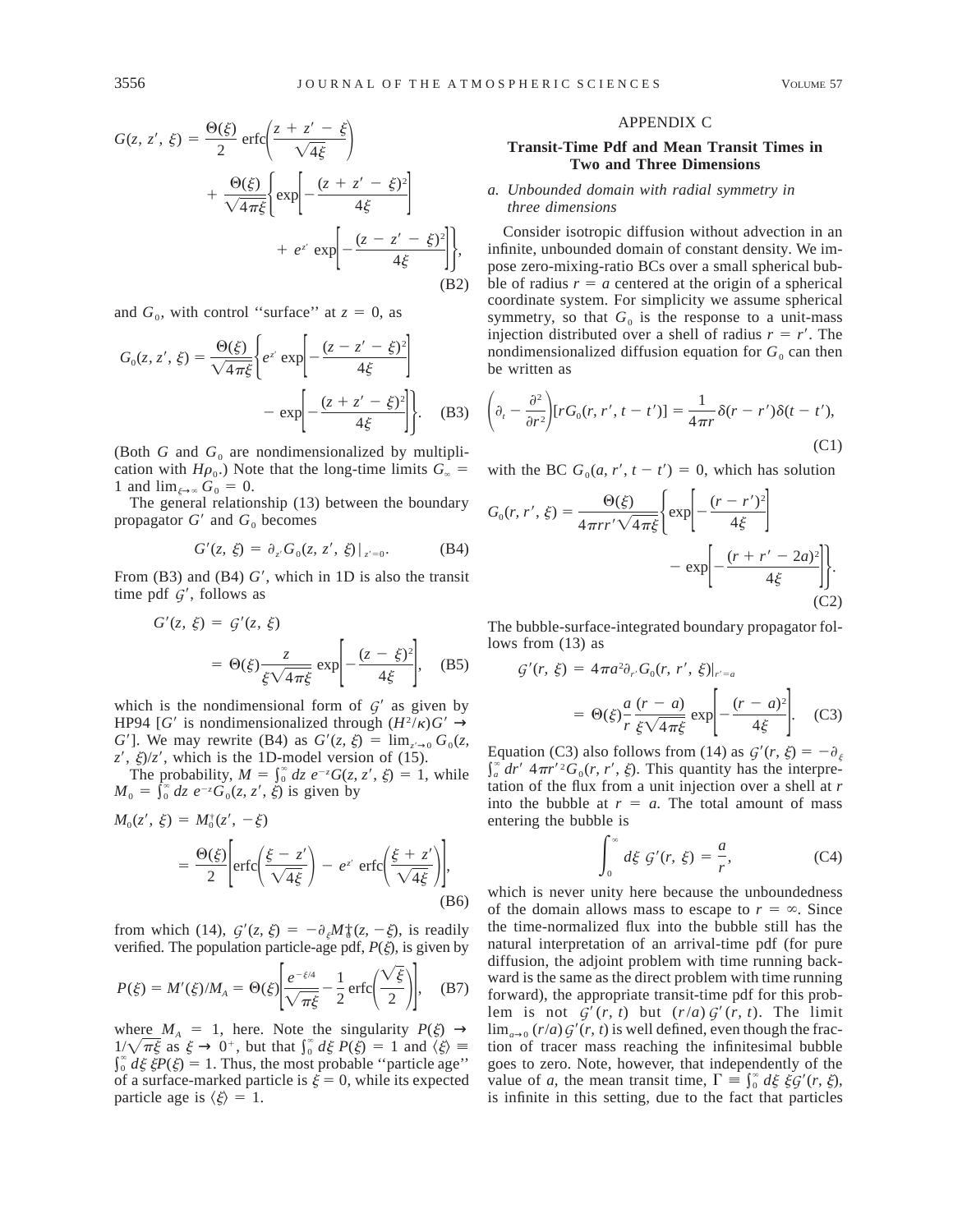can take arbitrarily long paths away from the boundary to give  $G'$  divergent tails.

## *b. Mean transit times for a bounded domain with radial symmetry in two and three dimensions*

Here we consider diffusion with constant diffusivity,  $\kappa$ , and constant density in a domain of radial symmetry bounded by inner and outer radii, so that  $a \leq r \leq b$ . Over the surface,  $r = a$ , a  $\delta$ -function BC is applied on the mixing ratio to obtain  $G'$ , and at  $r = b$  a zero-flux BC is enforced. In both two and three dimensions (2D and 3D), it is straightforward to obtain the Laplace transform of  $G'$ , but we did not obtain a closed-form expression for the inverse transform. Moments (in time) of  $G'(r, t)$  are easily obtained from its Laplace transform,  $\tilde{G}'(r, s)$ , since for integer *n*, we have  $\int_0^{\infty} d\xi \xi^n G'(r, \xi)$  $(-1)^n \lim_{s\to 0} \frac{\partial^n \tilde{G}'(r, s)}{\partial s^n}$ . For the bounded domain the normalization  $\int_0^{\infty} d\xi \ G'(r, \xi) = 1$  is confirmed and the mean transit time,  $\Gamma$ , is given in 3D by

$$
\Gamma_{\text{3D}} = \frac{b^2}{3\kappa} \left[ \left( \frac{b}{a} - \frac{b}{r} \right) + \frac{a^2 - r^2}{2b^2} \right],\tag{C5}
$$

and in 2D by

$$
\Gamma_{2D} = \frac{b^2}{2\kappa} \left[ \log \left( \frac{r}{a} \right) + \frac{a^2 - r^2}{2b^2} \right].
$$
 (C6)

Note that for finite  $b$ ,  $\Gamma$  is finite for finite  $a$ , but diverges like 1/*a* in 3D and like log(*a*) in 2D. Similarly, the *n*th moments  $\int_0^{\infty} d\xi \xi^n G'(r, \xi)$  and  $\int_0^{\infty} d\xi (\xi - \Gamma)^n G'(r, \xi)$  diverge like  $1/a^n$  in 3D and like  $[\log(a)]^n$  in 2D.

Further insight into the nature of the divergence of  $\Gamma$  as  $a \rightarrow 0$  is afforded by the correspondence (35) discussed in section 5 between the differential tracer age resulting from a constant source,  $\Delta A \propto \chi^+$ , and  $\Gamma$ . Consider, for simplicity, the case of advection in the presence of isotropic diffusion  $(\kappa)$ , when the time-averaged equation for  $\chi^+ = \chi - \chi_0$  may be written as

$$
\overline{T(\chi^+)} = \nabla \cdot (\overline{\mathbf{v}\chi^+}) - \kappa \nabla^2 \overline{\chi^+} = \overline{S} - \overline{\partial_t \chi_0}, \quad (C7)
$$

where  $\partial_t \chi_0$  is the spatially uniform growth rate of the background mixing ratio, and the overbar denotes time average. On sufficiently small spatial scales the diffusion term (highest-order derivative) dominates over advection, so that in the immediate vicinity of a constant point source,  $S = s_0 \delta(\mathbf{r} - \mathbf{r}_0)$ , mixing ratio is determined by  $\nabla^2 \overline{\chi^+} \propto -\delta(\mathbf{r} - \mathbf{r}_0)$ . This means that as the patch radius,  $a \rightarrow 0$ ,  $\chi^+$ , and hence  $\Delta A$ , diverge in three dimensions like 1/*a,* and in two dimensions like log(*a*). These are precisely the limiting dependencies of  $\Gamma$  calculated above for the specific purely diffusive models. (An example of a more general two-dimensional case is a zonally averaged model with a point source, corresponding to a line source along a circle of constant latitude.)

#### REFERENCES

- Andrews, A. E., K. A. Boering, B. C. Daube, S. C. Wofsy, E. J. Hintsa, E. M. Weinstock, and T. P. Bui, 1999: Empirical age spectra for the lower tropical stratosphere from in situ observations of CO<sub>2</sub>: Implications for stratospheric transport. *J. Geophys. Res.* **104,** 26 581–26 595.
- Beining, P., and W. Roether, 1996: Temporal evolution of CFC 11 and CFC 12 concentrations in the ocean interior. *J. Geophys. Res.,* **101,** 16 455–16 464.
- Bischof, W., R. Borchers, P. Fabian, and B. C. Kruger, 1985: Increased concentration and vertical distribution of carbon dioxide in the stratosphere. *Nature,* **316,** 708–710.
- Boering, K. A., S. C. Wofsy, B. C. Daube, H. R. Schneider, M. Loewenstein, and J. R. Podolske, 1996: Stratospheric mean ages and transport rates derived from observations of  $CO<sub>2</sub>$  and  $N<sub>2</sub>O$ . *Science,* **274,** 1340–1343.
- Broeker, W. S., M. Andree, G. Bonani, W. Wolfli, H. Oeschger, M. Klas, A. Mix, and W. Curry, 1988: Preliminary estimates for the radiocarbon age of deep water in the glacial ocean. *Paleoceanography,* **3,** 659–669.
- Butkov, E., 1968: *Mathematical Physics.* Addison-Wesley, 735 pp.
- Elkins, J. W., and Coauthors, 1996: Airborne gas chromatograph for in situ measurements of long-lived species in the upper troposphere and lower stratosphere. *Geophys. Res. Lett.,* **23,** 347–350.
- England, M. H., 1995: The age of water and ventilation time-scales in a global ocean model. *J. Phys. Oceanogr.,* **25,** 2756–2777.
- Geller, L. S., J. W. Elkins, J. M. Lobert, A. D. Clarke, D. F. Hurst, J. H. Butler, and R. C. Myers, 1997: Tropospheric  $SF_6$ : Observed latitudinal distribution and trends, derived emissions and interhemispheric exchange time. *Geophys. Res. Lett.,* **24,** 675–678.
- Haine, T. W. N., and K. J. Richards, 1995: The influence of the seasonal mixed layer on oceanic uptake of CFCs. *J. Geophys. Res.,* **100,** 10 727–10 744.
- Hall, T. M., and R. A. Plumb, 1994: Age as a diagnostic of stratospheric transport. *J. Geophys. Res.,* **99,** 1059–1070.
- , and M. J. Prather, 1995: Seasonal evolutions of  $N_2O$ ,  $O_2$ , and CO<sub>2</sub>: Three-dimensional simulations of stratospheric correlations. *J. Geophys. Res.,* **100,** 16 699–16 720.
- Holzer, M., 1999: Analysis of passive tracer transport as modeled by an atmospheric general circulation model. *J. Climate,* **12,** 1659– 1684.
- Jenkins, W. J., 1987: <sup>3</sup>H and <sup>3</sup>He in the beta triangle: Observations of gyre ventilation and oxygen utilization rates. *J. Phys. Oceanogr.,* **17,** 763–783.
- Kida, H., 1983: General circulation of air parcels and transport characteristics derived from a hemispheric GCM. Part 2: Very longterm motions of air parcels in the troposphere and stratosphere. *J. Meteor. Soc. Japan,* **61,** 510–522.
- Luo, M., R. J. Cicerone, J. M. Russell III, and T. Y. W. Huang, 1994: Observations of stratospheric hydrogen fluoride by Halogen Occultation Experiment (HALOE). *J. Geophys. Res.,* **99,** 16 691– 16 705.
- Maiss, M., L. P. Steele, R. J. Francey, P. J. Fraser, R. L. Langenfelds, N. B. A. Trivett, and I. Levin, 1996: Sulfur hexafluoride—A powerful new atmospheric tracer. *Atmos. Environ.,* **30,** 1621–1629.
- McFarlane, N. A., G. J. Boer, J.-P. Blanchet, and M. Lazare, 1992: The Canadian Climate Centre second generation general circulation model and its equilibrium climate. *J. Climate,* **5,** 1013– 1044.
- Morse, P. M., and H. Feshbach, 1953: *Methods of Theoretical Physics.* McGraw-Hill, 997 pp.
- Mote, P. W., T. J. Dunkerton, M. E. McIntyre, E. A. Ray, and P. H. Haynes, 1998: Vertical velocity, vertical diffusion, and dilution by midlatitude air in the tropical lower stratosphere. *J. Geophys. Res.,* **103,** 8651–8666.
- Plumb, R. A., and D. D. McConalogue, 1988: On the meridional structure of long-lived tropospheric constituents. *J. Geophys. Res.,* **93,** 15 897–15 913.
- Prather, M. J., 1986: Numerical advection by conservation of second order moments. *J. Geophys. Res.,* **91,** 6671–6681.